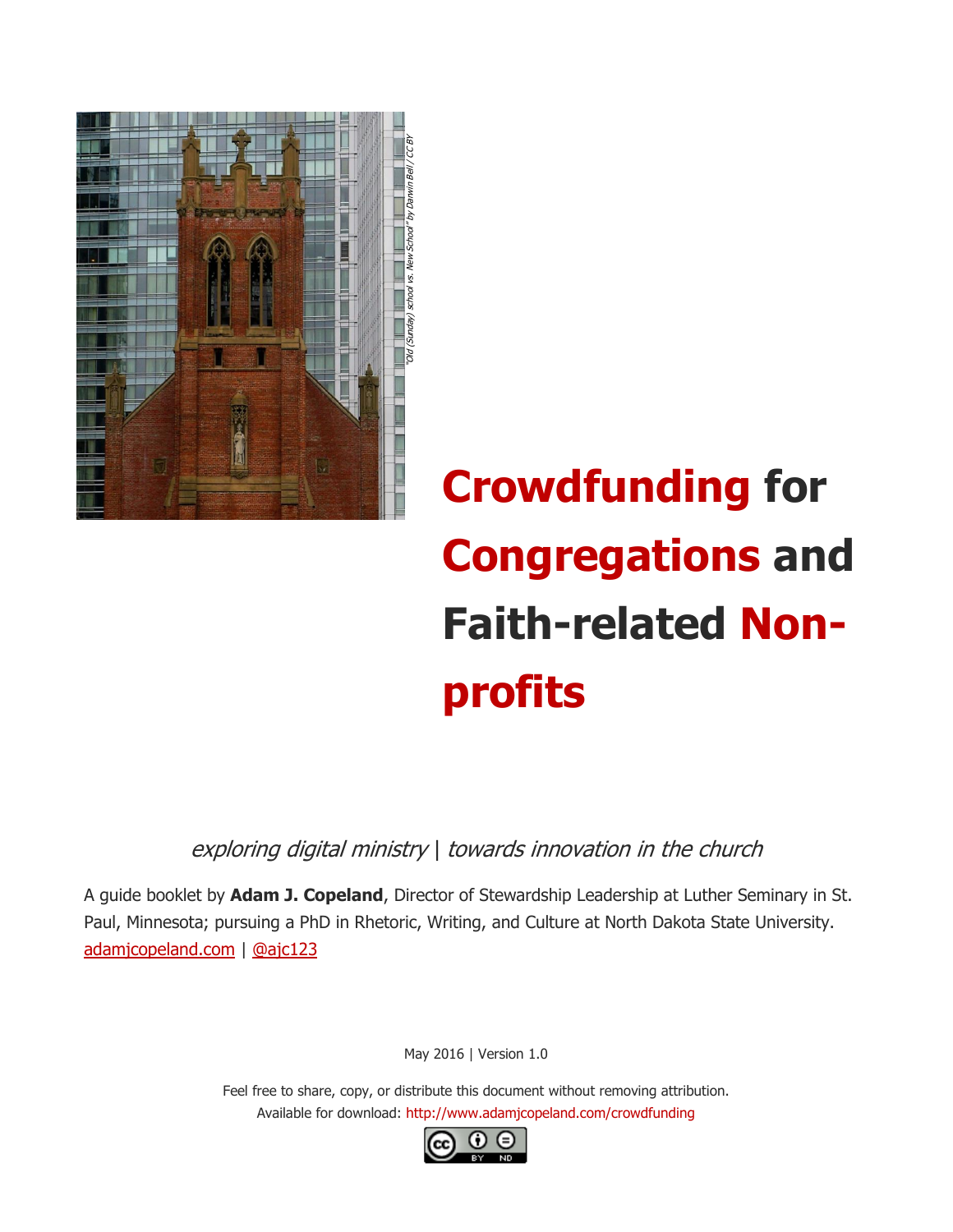#### **Aims and scope**

#### **Why a guidebook on crowdfunding and the church? Why now? Why me?**

We all have multiple positions and identities. Here's a few of mine. I write this paper as a scholar of new media and religion, an inquisitive researcher of many things digital and Christian. I also write this paper as a Christian leader, and ordained Presbyterian pastor, called to serve on the faculty at Luther Seminary. As director of the Center for Stewardship Leaders, I study trends in religious giving and financial stewardship. I teach the course Money and the Mission of the Church. I also work with congregations and church leaders as they consider how they might better approach stewardship, or the management of resources financial and otherwise.

Guidebooks and reports like these (sometimes called "White Papers") are often written by experts seeking to fully explain a field or issue. They sometimes seek to establish that wily modern phrase, "thought leadership." like crowdfunding, as well as the shifts in the contemporary church, make any claims at expert status untenable—and missing the point. Instead, as a practitioner, and as a Christian leader, the perplexing questions that stir me consist of queries like this: might God be doing a new thing through the power of the Internet? If crowdfunding invites us into the joy of giving in new ways, what should the church be learning from it? How might we join in the fun? As I see it, a spirit of inquiry and curious faith invites such investigation.

Crowdfunding—in its mainstream Internet form, at least—has existed since 2008. But the church has always funded its ministry through small gifts from a large number of people. While the initial shine of the "crowdfunding revolution" has dulled, it has gained a respectable status among the many ways to fund new ventures, whether business-related or charitable. Crowdfunding is no savior for religious giving. I would hesitate even to label it a "game changer." But it does present a clear opportunity for church-related giving to expand its focus, audience, vision, and reach.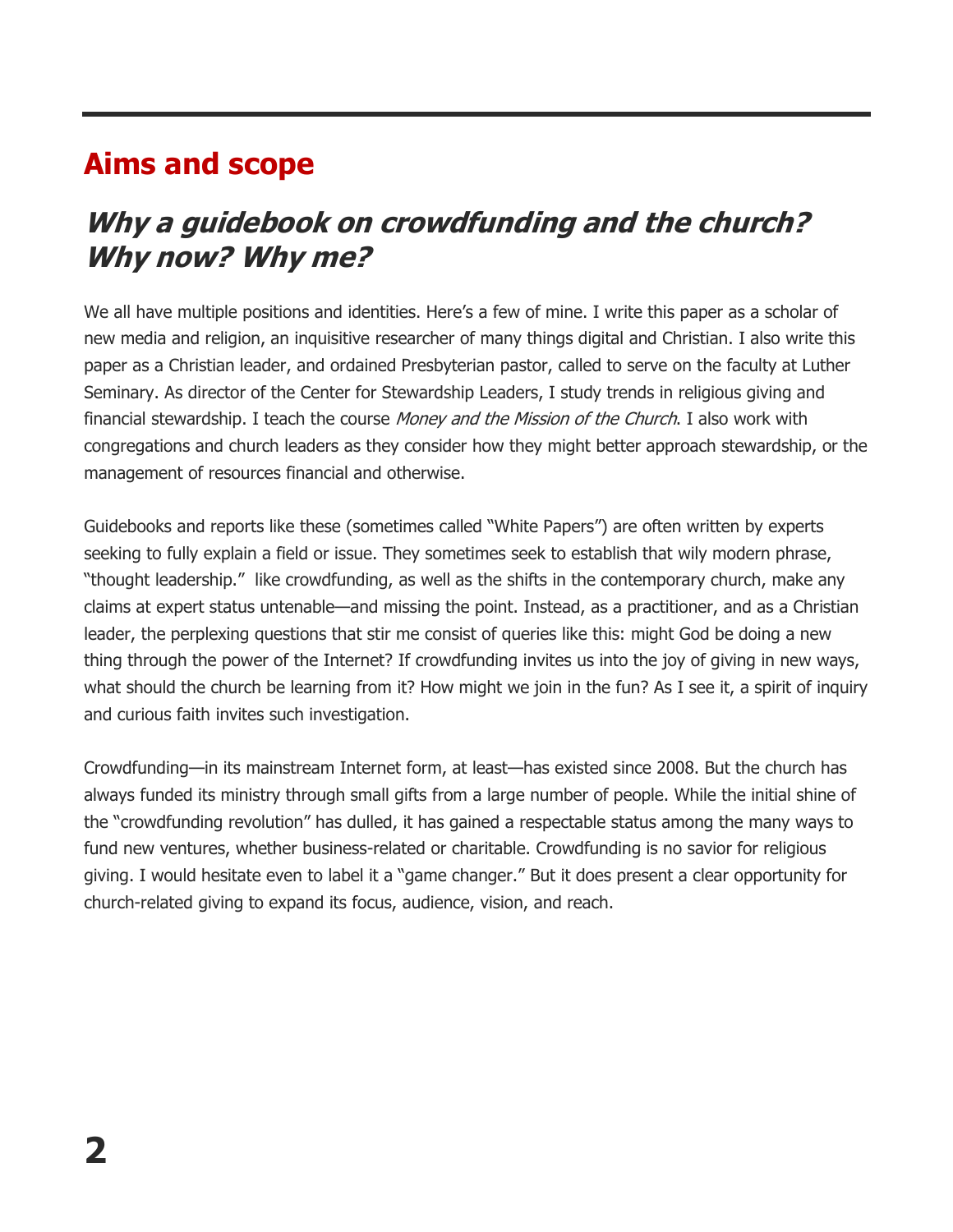### **What is crowdfunding?**

### **Setting the scene**

When I first began working in the area of digital giving, defining crowdfunding was a relatively simple task. I would describe a few particular websites, usually Kickstarter and Indiegogo, and explain that crowdfunding ventures use these websites to fund proposed projects. Project creators ask for small gifts from a large number of people towards a named project goal. In turn, those who fund (or "back") a project receive rewards (sometimes called "perks") in return. Typically, campaigns were set up with a clear end date. Most projects were all-or-nothing. If the project failed to reach its goal by that date, the project would not move forward and the backers' credit cards would not be charged. Such an all-ornothing approach makes sense for projects that can't move forward if they fall short of their funding goals. If the project is successfully funded, Kickstarter charges a 5% fee, plus payment process fees (between 3% and 5%). Perhaps I am looking back at these early years of crowdfunding with rosecolored glasses, but it did feel then that crowdfunding was more simple and easy to describe than it is today. More recently, the types and approach to crowdfunding has expanded, as I explain below. Hundreds of websites vie for space in what has become a multi-billion dollar industry.



Indiegogo launched in 2008 and Kickstarter followed soon after in April 2009. Measured in dollars, these platforms remain among the leaders in the field. Indiegogo has raised \$800 million from 9 million people supporting more than 600,000 projects. <sup>1</sup> Kickstarter's metrics include a total of \$2.3 billion dollars pledged, from 29 million

<sup>&</sup>quot;Group" by Mark Dries / CC BY

 $\overline{a}$ 1 Indiegogo, "How It Works | Indiegogo."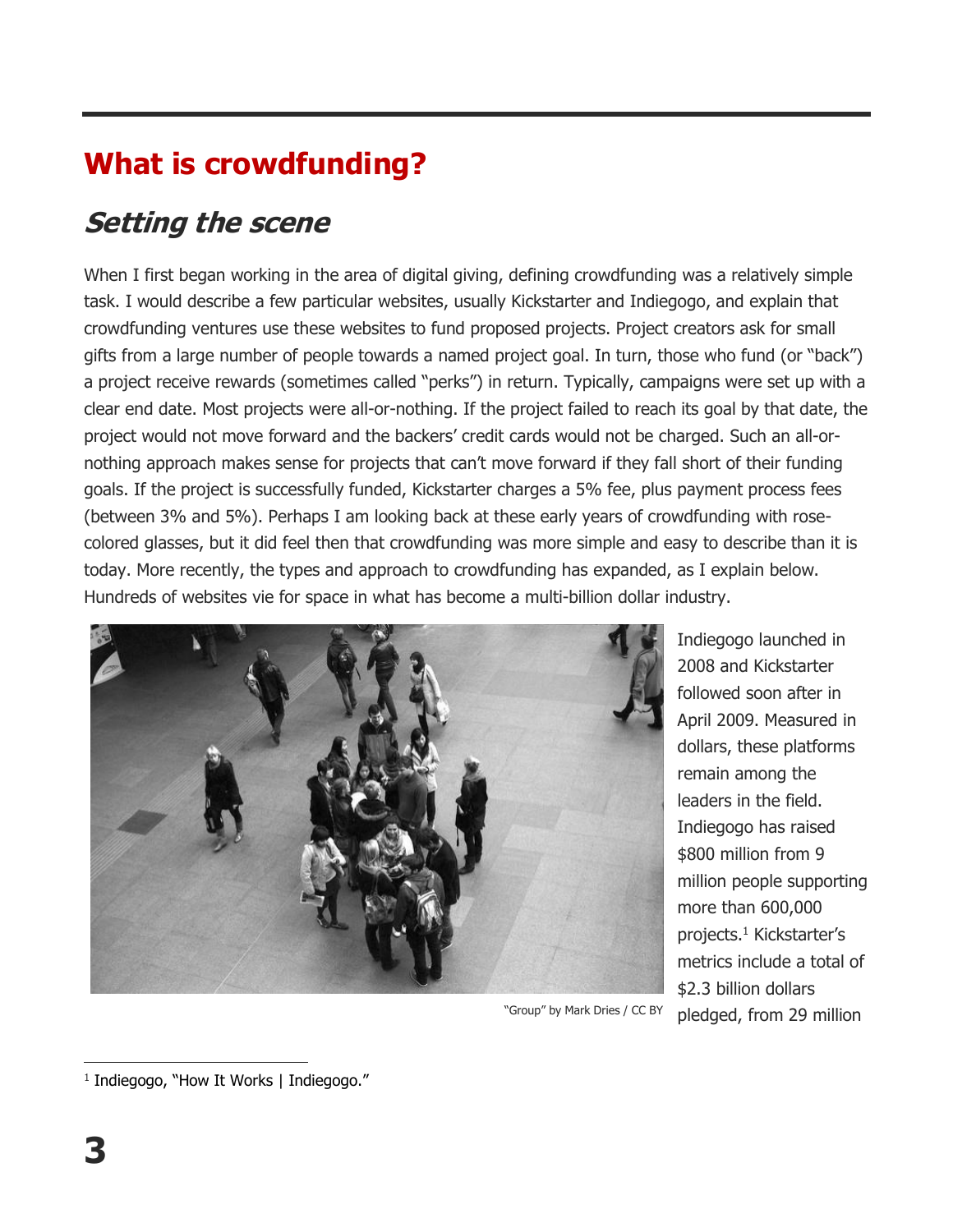people, supporting 104,000 projects.<sup>2</sup> While the origin stories of these sites differ, they share a desire for funding art—and supporting artists—as part of their roots. In fact, Boston musician and computer programmer Brian Camelio launched ArtistShare way back in 2003, an early crowdfunding site musicians used to seek funds from fans.<sup>3</sup> In Internet culture, much was happening around funding, sharing, and connecting in the 2000s—Mark Zuckerberg launched Facebook in 2004—but in time, Kickstarter and Indiegogo proved the concept that large amounts of people would give money to help projects become successful.

Due to the continued development of digital giving, a precise definition of crowdfunding is difficult to pin down. In this guide, I define **crowdfunding as goal-based fundraising ventures, conducted by groups or individuals using the Internet, that seek small contributions from a large number of people.** Next, I describe particular types of crowdfunding.

### **Rewards-based crowdfunding**

Many crowdfunding campaigns include gifts (also, "perks" or "rewards") for backing the project at certain levels. For instance, a common reward for a \$25 contribution towards a campaign to record a new record is a CD. A \$10 contribution to the same campaign might come with a digital download of

the songs, while a \$100 gift might include two CDs and a signed poster from the artist. Other campaigns will include rewards less connected to the aims of the campaign. For example, a 2013 Indiegogo campaign, "App Camp for Girls," sought to connect girls with women tech developers and designers. A \$50 contributor was rewarded with a T-Shirt, digital wallpaper for their smartphone, and a thank-you card.<sup>4</sup> While the rewards may incentivize gifts, many backers pledge small amounts below reward thresholds. Depending on the project, rewards may range from small showings of gratitude, to private house parties

#### **Campaign Types**

#### **Flexible Campaigns | Keep What You Raise,**

Project creators keep the contributions, even if the campaign goal is not met.

> **Pros:** less risk, aligns with usual giving **Cons:** lower success rates

#### **Fixed Campaigns | All or Nothing**

Project creators only receive contributions if the goal is met.

> **Pros:** builds trust, pressure, and incentives **Cons:** "failure" is anything short of 100%+

<sup>2</sup> Kickstarter, "Stats."

<sup>&</sup>lt;sup>3</sup> Freedman and Nutting, "A Brief History of Crowdfunding," 2.

<sup>4</sup> MacDonald, "App Camp for Girls."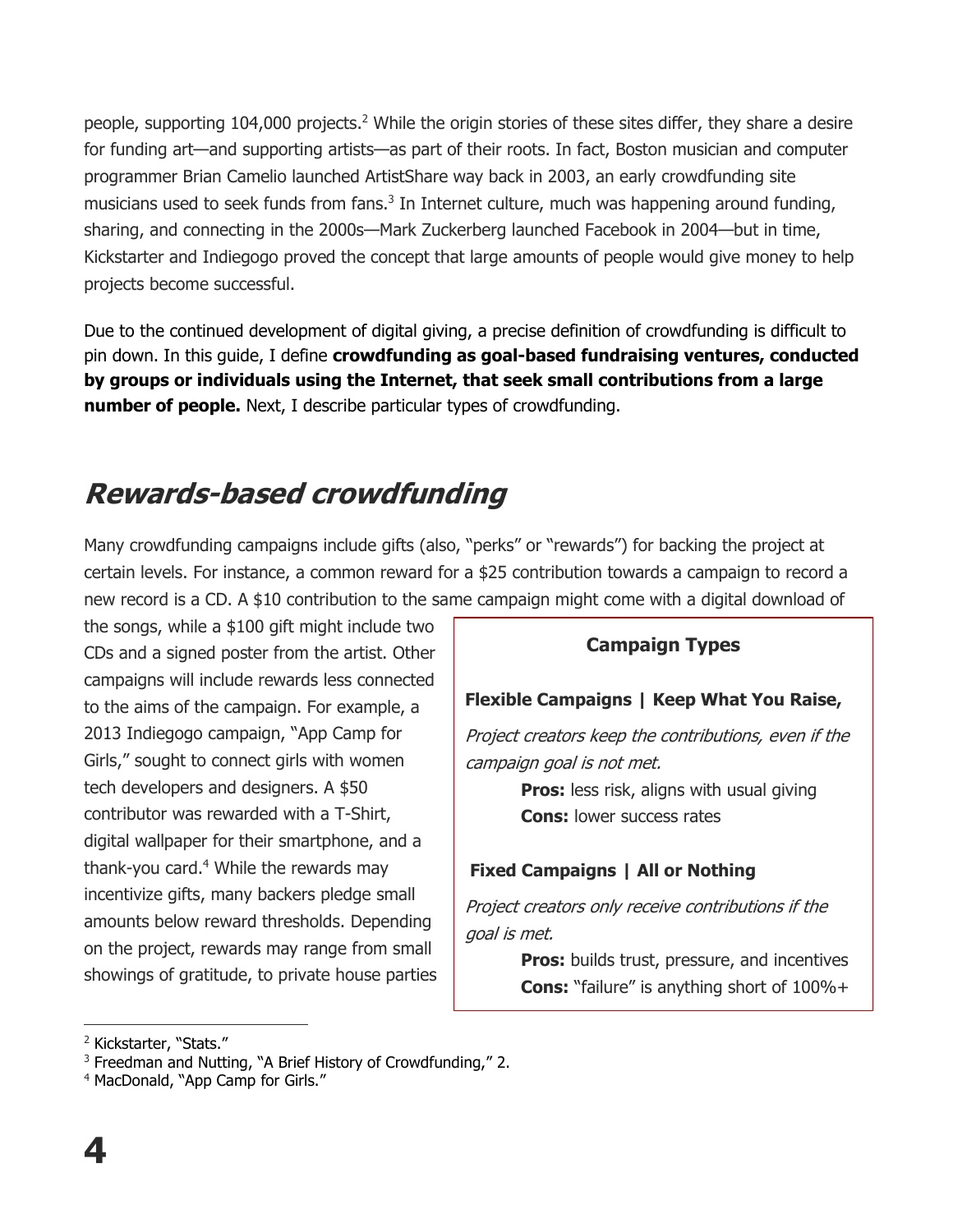with an artist. Like non-Internet based philanthropy, rewards suggest that even those giving to a project out of the goodness of their hearts sometimes appreciate something in return. Kickstarter emphasizes that the rewards *aren't the point*, rather it's the *vision* or *dream* of bringing the project to life, of bringing "creativity into the world," that's fundamental to what the site's about. They sell dreams, not products. But even dreamers like something tangible, now and again.

Several common challenges face rewards-based crowdfunding projects. First, there's the question of meeting the project goal in the first place. A surprising number of projects (15%) finish having received no backers at all. The quality of these projects tends to be very low (e.g., they rarely include a video). Indeed, many of them are never shared on social media platforms, even by the project creator. Of the projects that do raise 20% towards their goal, 78% successfully reach their goal.<sup>5</sup> Ethan Mollick's research suggests, "that crowdfunding projects mostly succeed by narrow margins, or else fail by large amounts."<sup>6</sup> Second, after reaching funding, project creators often encounter delays—in project creation and in sending rewards. Indeed, Indiegogo's "After Campaign Checklist" includes the heading, "How to Communicate a Delay."<sup>7</sup> Similarly, Kickstarter advises campaigners, "It's not uncommon for things to take longer than expected," and encourages open communication: "Creators who are honest and transparent will usually find backers to be understanding."<sup>8</sup> Finally, it's worth noting that rewards-based projects have a relatively low rate of fraud. Since project creators invite their networks, fans, and supporters to back their projects, it is unusual for the community—the crowd—to support a fraudulent project.<sup>9</sup> In sum, rewards may be slow to arrive, but chances are very good that, eventually, they will.

#### **Donation-based crowdfunding**

For decades, the non-profit National Public Radio has used a largely donation-based model of "crowdfunding" to support its broadcasts by asking for a small amount of from a large number of people. While one can give to NPR using the Internet these days, early campaigns emphasized radio, mail, and telephone technologies. Similarly, understood very broadly, congregations have used a sort of "crowdfunding" for centuries. But a more specific type of crowdfunding exists using websites such as [GoFundMe,](http://gofundme.com/) [CrowdRise,](https://www.crowdrise.com/) and [Generosity](https://www.generosity.com/) (by Indiegogo). The sites allow individuals to create fundraising campaigns for a variety of charitable means. As Indiegogo puts it, "We built Generosity to give

<sup>5</sup> Kickstarter, "Stats."

<sup>&</sup>lt;sup>6</sup> Mollick, "The Dynamics of Crowdfunding," 2.

<sup>7</sup> Yeh, "Following Up."

<sup>8</sup> Kickstarter, "Basics."

 $9$  For more on this phenomenon, see Surowiecki, The Wisdom of Crowds.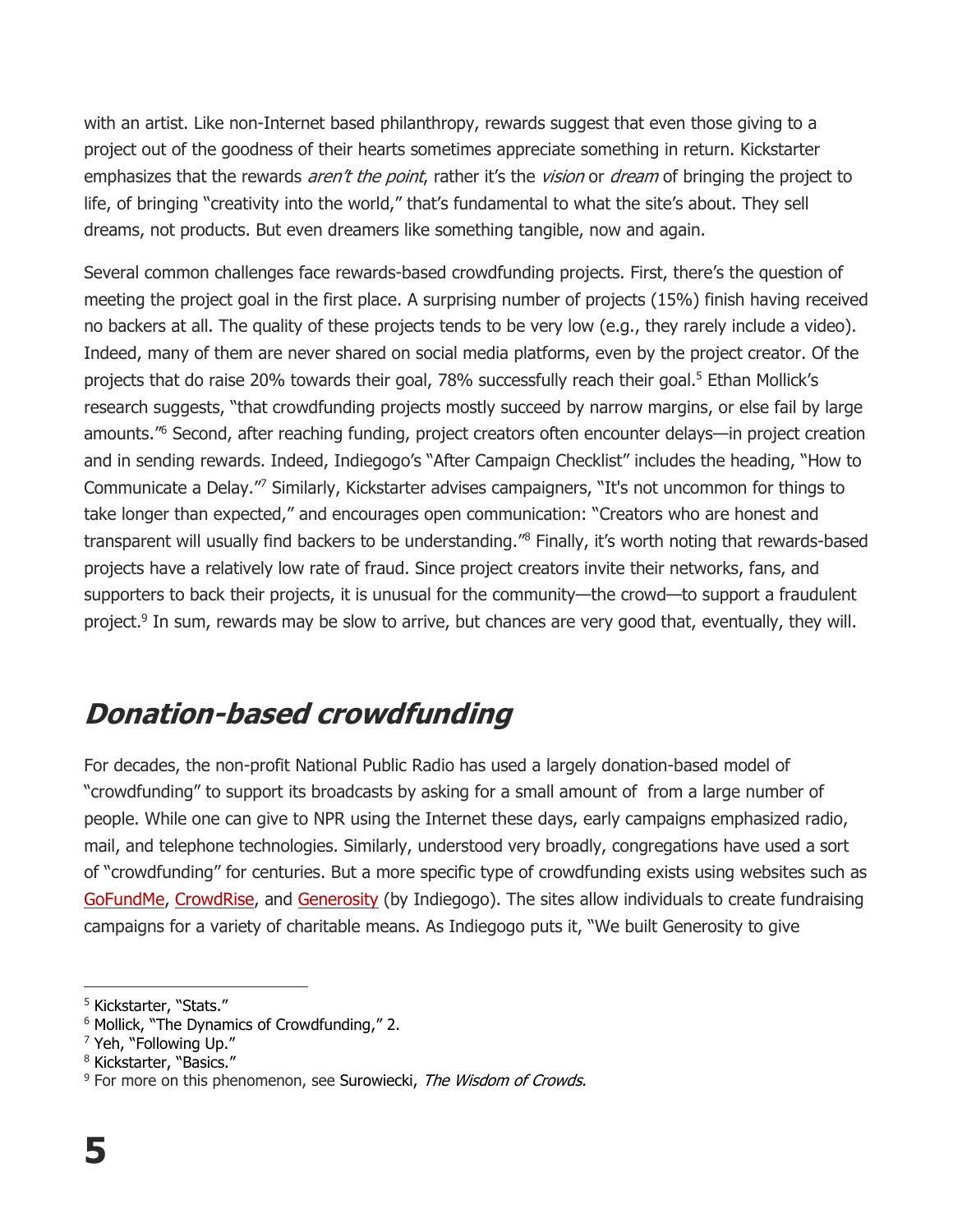Indiegogo users a new community for showing and sharing their compassion through personal fundraising." 10

Common campaigns include fundraisers for expenses related to medical concerns, educational costs, emergencies, memorials, and towards existing non-profits. Donationbased crowdfunding usually includes goals, but exceptions exist. These projects tend not to run on all-or-nothing models of funding, so donation-based projects receive funds regardless of whether the goal is met. Platform fees vary, but



"Money" by GotCredit / CC BY

most hover around 5% plus payment process fees. Generosity invites users to donate to cover fees, but they do not charge for running the fundraiser.<sup>11</sup> It's important to note that, like donation-based crowdfunding, the aims of many rewards-based crowdfunding campaigns may also include social good. Donation-based campaigns, however, do not include rewards for backers.

In this brave new world of crowdfunding, the question of how to categorize **peer-to-peer fundraising** is particularly puzzling. Historically, peer-to-peer fundraising occurred when a non-profit invited their supporters to fundraise on their behalf—think charity run sponsorships, bowl-a-thons, and even coupon book sales. When I was a child, I dutifully sought sponsors for the annual CROP [Hunger](http://www.crophungerwalk.org/)  [Walk](http://www.crophungerwalk.org/) by speaking to prospective donors in person, and putting their gifts of cash and checks into a postage-paid envelope supplied by the non-profit. Today, crowdfunding sites simplify the method of collecting money and the social sharing features make it easy to invite others to give, electronically at least. But this is no holy grail, as Heather Mansfield advises non-profits: "setting up your [digital] peerto-peer fundraising campaign is the easy part; maintaining and inspiring your fundraisers is the greater challenge."<sup>12</sup> If rewards-based, goal-driven crowdfunding with a clear end-date is on one end of

<sup>&</sup>lt;sup>10</sup> Indiegogo, "Generosity."

 $11$  For a chart comparing platforms and fees (last updated Sept 2014), see Razoo, "Raise Money for Anything."

<sup>&</sup>lt;sup>12</sup> Mansfield, *Social Media for Social Good*, 37.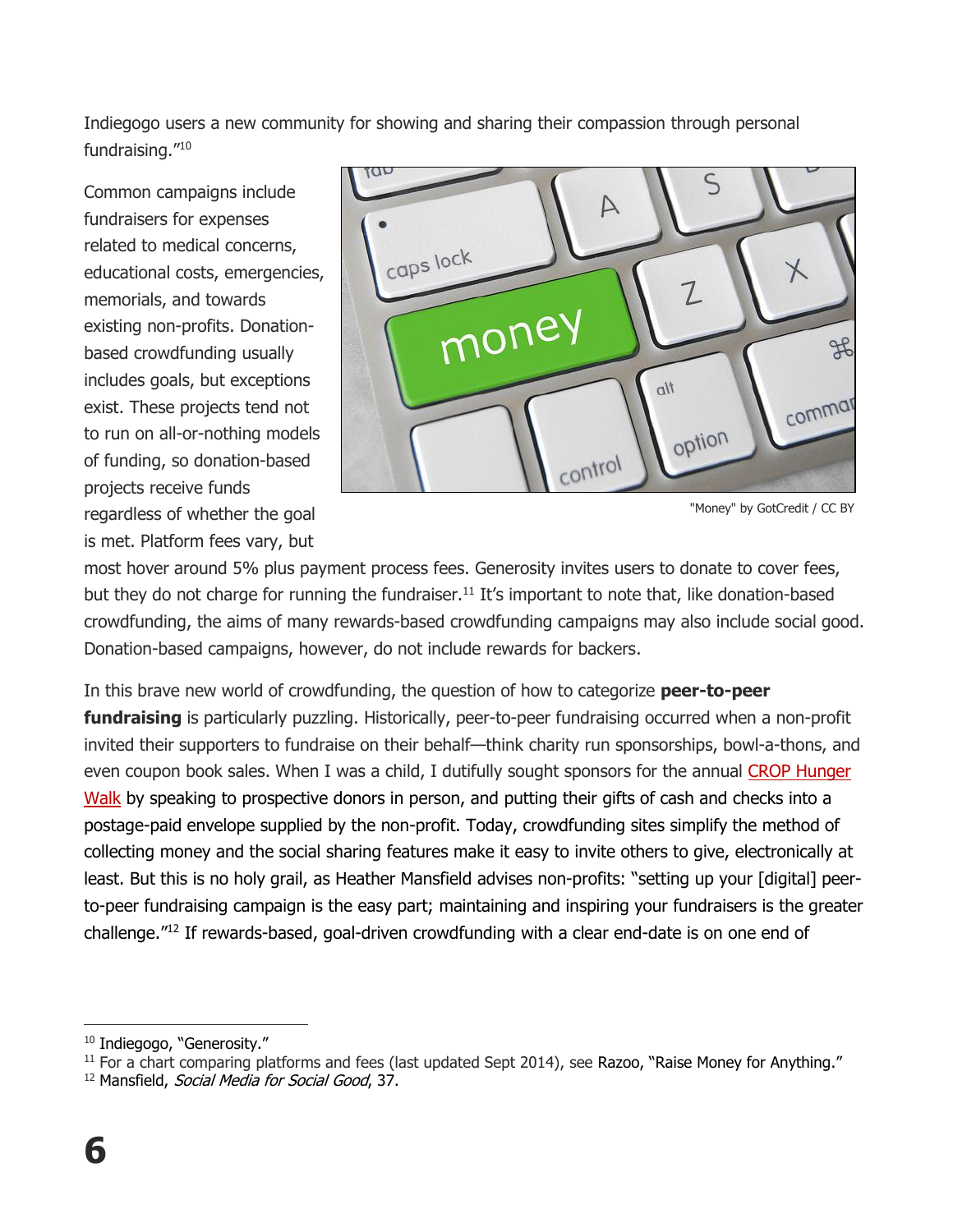spectrum which might be deemed "pure crowdfunding," on the other end sits non-profit-driven, peerto-peer fundraising and basic online giving options.



#### **Crowdfunding Spectrum**

### **Other types of crowdfunding**

Categorizing crowdfunding is an ever-developing challenge. Hundreds of platforms exist; many more are on the way. Generally, though, researchers have described the following categories of crowdfunding, in addition to those above.

- **Debt-based crowdfunding**: offers loans to individuals; also called "peer-to-peer lending" or "lending-based crowdfunding" (e.g., [Kiva](http://www.kiva.org/) and [Zidisha\)](https://www.zidisha.org/)
- **Equity crowdfunding**: online funding allowing individuals to fund business ventures in return for a small piece of ownership (e.g., **[Early Shares,](https://www.earlyshares.com/) [wefunder,](https://wefunder.com/) and [CircleUp\)](https://circleup.com/)**

Specifically faith-related crowdfunding sites exist as well, though they at this time they are small enough in number not to be categorized separately (e.g., [WeRaise,](https://weraise.wheatridge.org/en) [Giveforward,](http://www.giveforward.com/p/crowdfunding/christian-crowdfunding) and [FaithLauncher\)](http://www.faithlauncher.com/). Other niche sites exist, such as the LGBT crowdfunding site [Pinkstart,](http://we.pinkstart.me/#about) or [experiment,](https://experiment.com/) a site for crowdfunding new scientific research.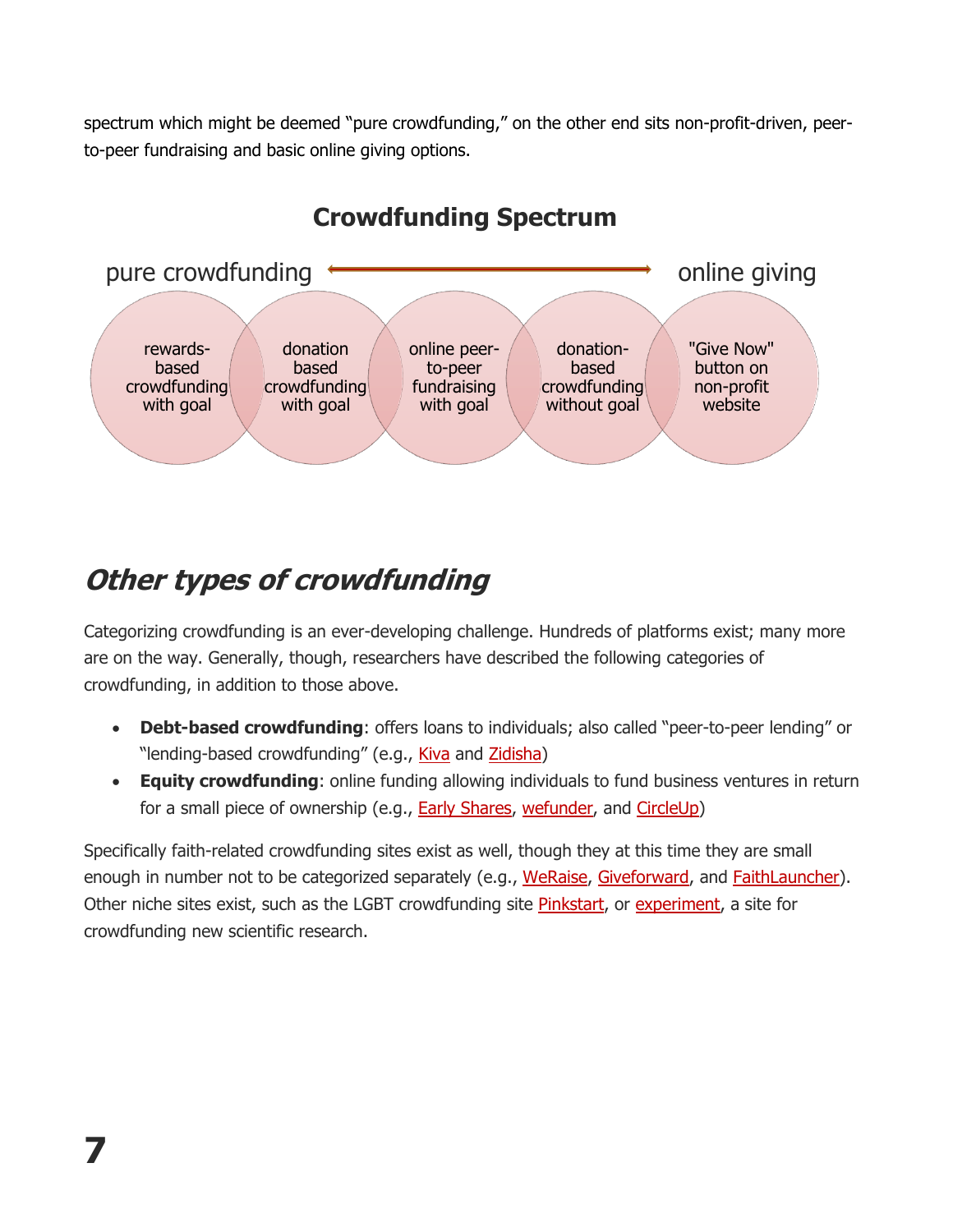# **Religious giving**

### **What is Christian stewardship?**

Many Christians use the concept "stewardship" to describe their approach to managing resources, financial and otherwise. Rooted in Christian theology, stewardship rests on the claims that life itself comes from God, and that everything relates to God. As Rolf Jacobson puts it, "Because we belong to God, everything about us belongs to God: our selves, our bodies, our families, our time, our relationships—even our possessions."<sup>13</sup> While stewardship has to do with holistic claims, the word is most often used in contexts concerning money.<sup>14</sup>

In many—perhaps most—congregations in the United States, church leaders seldom address the power of money with much specificity or regularity. Exceptions exist, like the prosperity gospel movement, but on the whole, church leaders struggle to conduct ongoing public conversations about money in their congregations. Research by Robert Wuthnow has found "a striking tendency for Americans to deny that they ever talked about money with anyone—not their friends or neighbors, not their children, and certainly not their pastors or anyone else at church."<sup>15</sup> Too often, churchgoers repeat the old line: giving is between me and God. Despite the fact that the gospel accounts of Jesus show a person eager to speak about money and possessions, few seminaries offer courses in stewardship and financial leadership.

Kerry Alys Robinson suggests an interesting broadening of the term when she expands stewardship beyond simply the proper care of what one has been entrusted, but also "the recognition and response to the potential at hand."<sup>16</sup> For Robinson, stewardship becomes an active, visionary, ongoing process of discovery. Given the proliferation of crowdfunding, might faithful stewardship—or, at least, innovative stewardship—explore the "potential at hand" offered by crowdfunding? As shown below, many congregations and faith-related organizations have begun to explore these possibilities, stewarding the power of crowdfunding sites to serve God and neighbor.

<sup>&</sup>lt;sup>13</sup> Jacobson, "Rethinking Stewardship: An Introduction."

<sup>&</sup>lt;sup>14</sup> For a fuller understanding, see the Center for Stewardship Leaders' newsletter tag, "[What Is Stewardship](http://www.luthersem.edu/stewardship/default.aspx?m=6667&tag=What%20Is%20Stewardship?)."

<sup>&</sup>lt;sup>15</sup> Wuthnow, "Faith and Giving: From Christian Charity to Spiritual Practice," 14–15.

<sup>&</sup>lt;sup>16</sup> Robinson, *Imagining Abundance*, 34.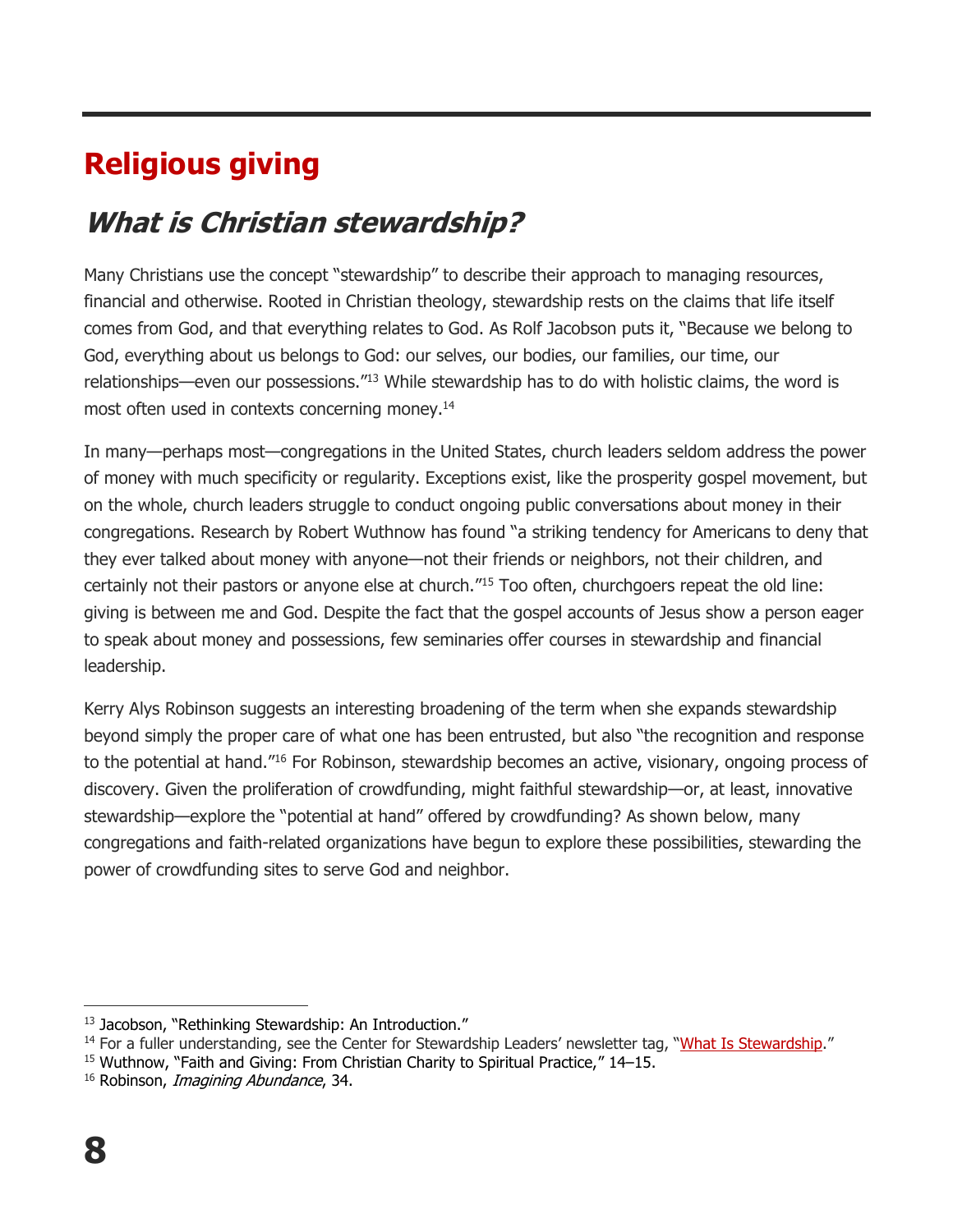# **Shifts in faith and giving**

We live in an era of **shifting giving trends**, both religious and charitable. After the devastating 2010 earthquake in Haiti, the American Red Cross raised more than \$30 million through a text-togive campaign. Ten years ago, most Americans did not send text messages. Today, dozens of companies help non-profits collect money by way of text messages.<sup>17</sup> As the means people use to support their charitable giving shifts, so too does the culture that supports it.

Scholars from the Lake Institute on Faith and Giving suggest we live in a time of shifting paradigms in religious giving. The challenge for most congregations is that they are made up of members who adhere to both paradigms. When

#### **Quick Facts: Religious and Charitable Giving**

(Source: Giving USA 2015)

- Over **1.1 million**  $-501(c)3$ organizations in the U.S.
- **53% to 32%** from 1987 to 2014, the drop of religious giving as a portion of charitable giving
- **\$1,050** average per capita giving
- **\$2,030** average household giving
- **2.0%** average donations to charities measured as portion of disposable income

addressing money in their congregations, church leaders face significant rhetorical decisions: How should they ask for gifts? In what paradigm should they function?

For example, an older paradigm mindset approaches giving out of **moral obligation or duty**. For these people, giving is simply the right thing to do. The newer paradigm approaches giving from a **donor cultivation** model. Giving, for these people, cannot be assumed. Savvy pastors have shared with me that many of their new members seek direction about giving. They want to show generosity and give wisely, but they do not give to church simply because they attend. Instead, they must be invited to give. Often they do give—generously so—but they first desire to understand how the congregation will spend the money.

Along these lines, members in the older paradigm may bristle if money is discussed publically, or if a pastor makes a specific appeal for gifts. For them, **giving is a private act**. For those operating under the emerging paradigm, **giving is more public, even communal**. If they decide that an organization aligns with their values, they may invite others in their networks to give to it. Note how crowdfunding aligns with this emerging paradigm. When a backer supports a project, they are invited to share it with their networks on Facebook, Twitter, and other social media. Supporters can—and often do—share

 $\overline{a}$ <sup>17</sup> See Mansfield, *Social Media for Social Good*, 226-229.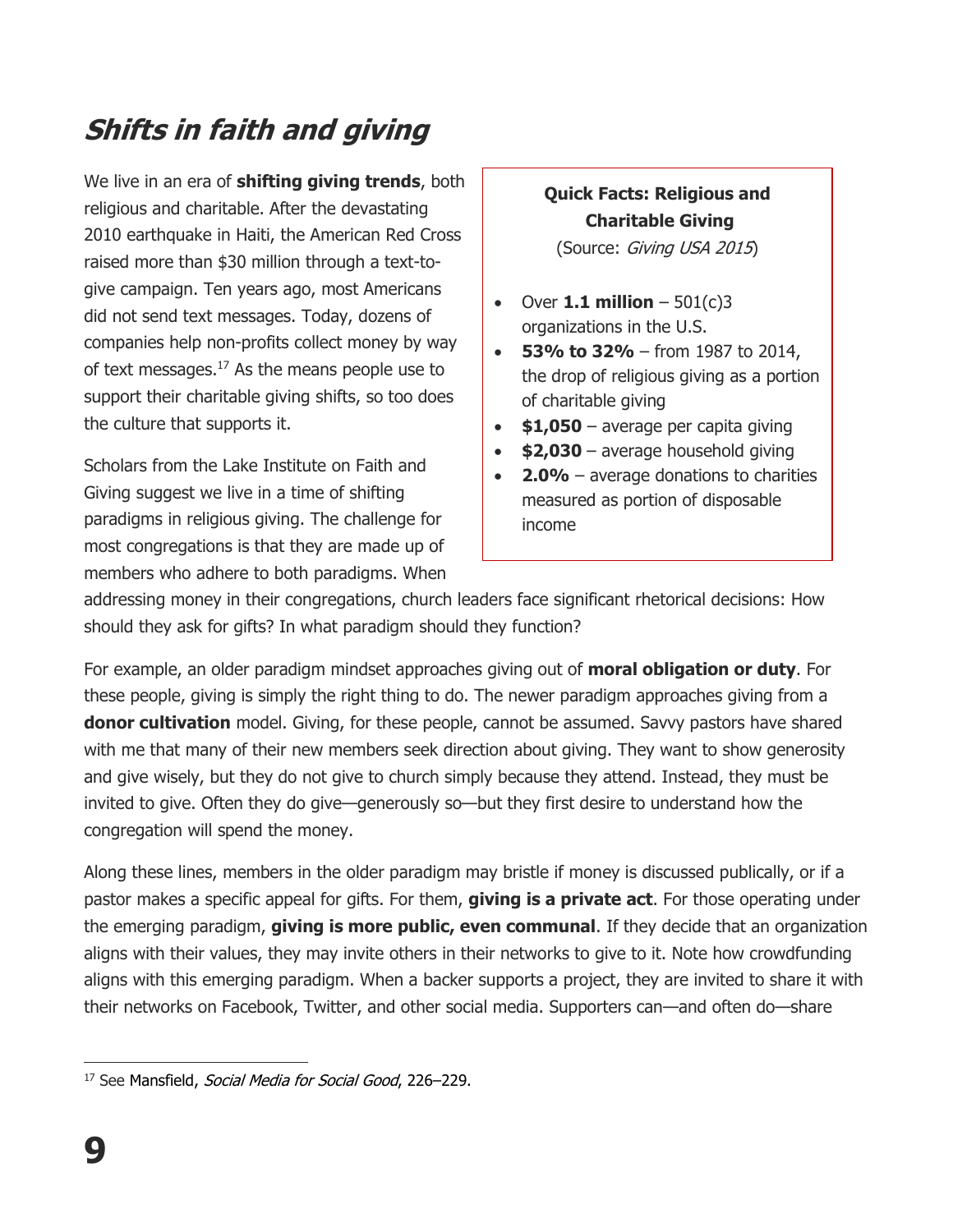links to crowdfunding campaigns even if they did not give. Sharing the project with their networks says that the project is something they support, and they invite others to give to it.

| <b>The Old Paradigm<sup>18</sup></b> | <b>The Emerging Paradigm</b>    |
|--------------------------------------|---------------------------------|
| Moral obligation                     | Donor cultivation               |
| Institutional priorities lead        | Donor's priorities key          |
| Giving is private act                | Giving is public, even communal |
| Budgets are need-driven              | Giving is value-driven          |
| Giving is a contribution             | Giving is creating change       |
| Gifts fund the budget                | Money follows mission           |

# **Stewardship + crowdfunding**

Crowdfunding presents a great opportunity for congregations and faith-related non-profits to explore, even lean into, shifts in religious giving. Though it may push some congregations to new ways of addressing money, Theodore Wardlaw encourages preachers to build what he calls, "a rhetorical universe."<sup>19</sup> A rhetorical universe, Wardlaw explains, is a large, broad, open-minded approach to money in congregations, enabling multiple entry points for members whose attitudes towards money are as diverse as their pieties, ethics, theologies, and practices. Crowdfunding may even serve as fun, low-anxiety invitation to broader discussions of money and its power in church life.

 $\overline{a}$  $18$  Modified from the Lake Institute on Faith & Giving, "ECRF Handbook."

<sup>&</sup>lt;sup>19</sup> Wardlaw, "Preaching on Generosity," 38.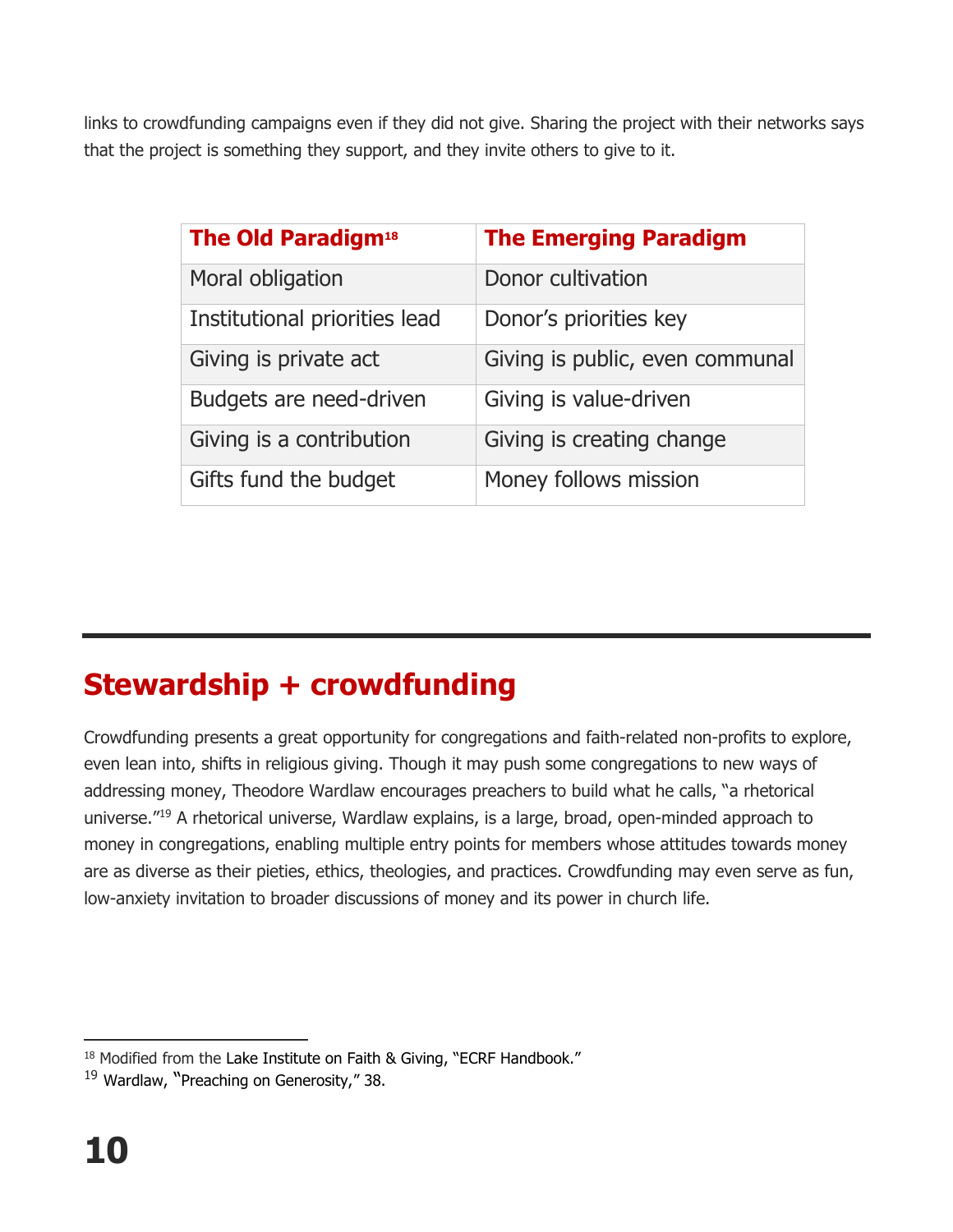### **Crowdfunding as a discernment tool**

In Christian contexts, the concept of **discernment** means the careful, prayerful, seeking of God's guidance, usually about a particular question. For example, discernment is a process that candidates undergo as they consider ordination to church leadership. But what does crowdfunding have to do with discernment?

In their book *Ministry and Money*, Janet and Philip Jamieson describe an ongoing practice of discernment related to money and finances for congregations. They advocate a three-step cycle practiced repeatedly, and in which the minister serves as spiritual guide for discernment. "If your church has never embarked upon a process to discern God's mission for the congregation, consider asking the congregation to do so before any budget setting takes place," they write.<sup>20</sup> The other steps of planning and budgeting, then, occur in conversation with what the congregation has discerned.



Crowdfunding can be used as a discernment tool when it's approached as a way to determine if others share passion

and vision for the project. For years, Kickstarter has emphasized that backing a project is more than monetary exchange. When backers pledge, they are, "supporting their dream to create something that they want to see exist in the world.<sup>"21</sup> In its Field Guide, Indiegogo emphasizes listening as an important tool, even during a campaign: "be ready to incorporate feedback and make changes" after advice from friends, family, and supporters.<sup>22</sup> Engaging the community helps spread the word and builds support. Indiegogo calls this "collaborative dynamic" one of the important benefits of crowdfunding.

Considering the Jamiesons' three-step cycle of congregational finances, crowdfunding does **not** fit well in the budgeting area. But, many congregations and non-profits would benefit from employing crowdfunding as a tool for discernment. In essence, they might say, "This project is our vision, our dream for bringing something new into the world." The crowdfunding campaign asks, "Are we onto something? Who's with us?"

 $\overline{a}$ <sup>20</sup> Jamieson and Jamieson, Ministry and Money, 103.

<sup>&</sup>lt;sup>21</sup> Kickstarter, "Press — Kickstarter."

<sup>&</sup>lt;sup>22</sup> "Indiegogo Field Guide," 11.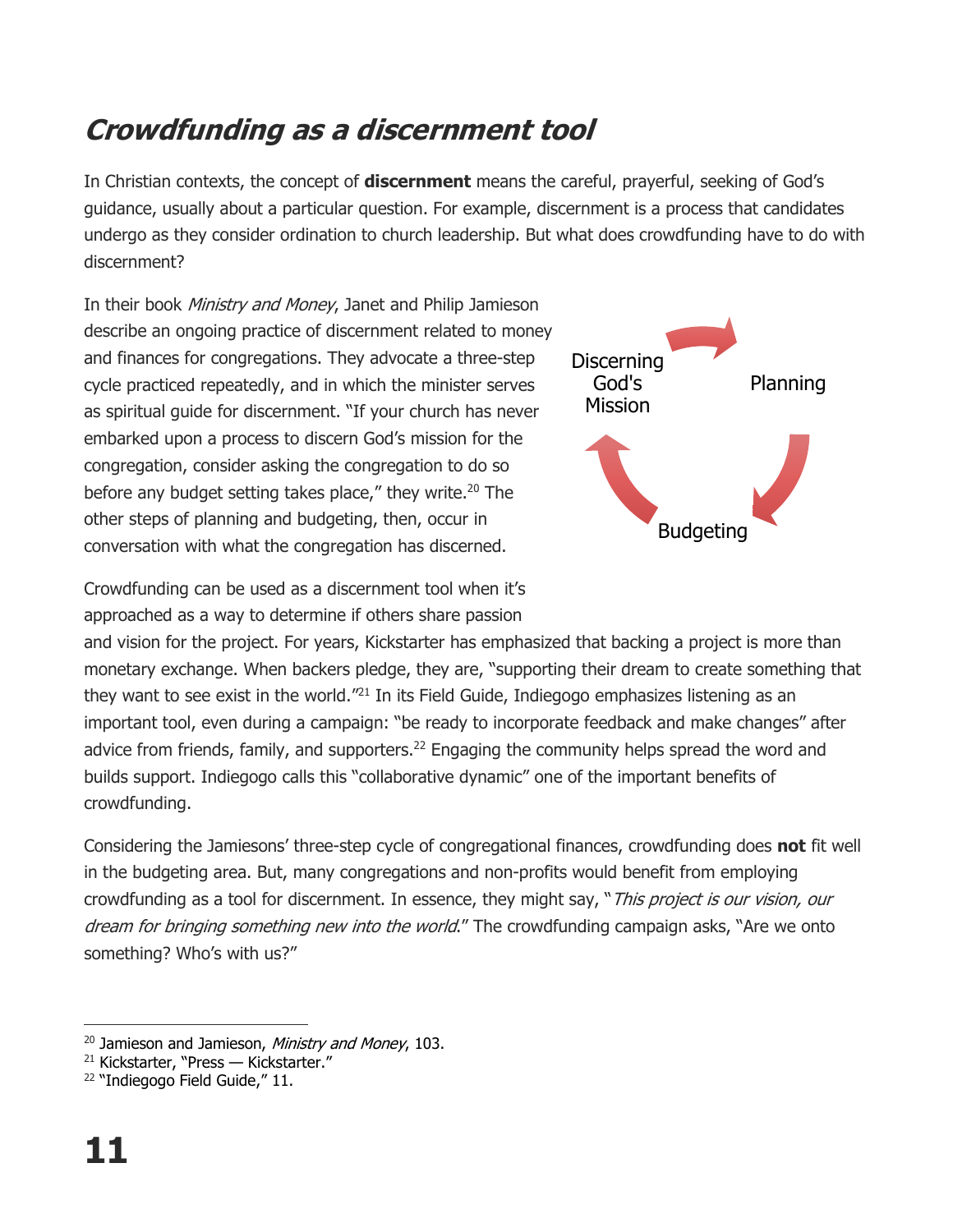### **Audience**

For congregations and non-profits, crowdfunding offers the potential of **expanding the audience** beyond their usual giving network. The trick, though, is to create a project that actually appeals to others. (Note also, that in some congregations, a surprising number of members do not regularly give, so there may be an opportunity for expanding internal audience as well.) When designing a project, congregations face the rhetorical challenge of describing their goals in a way that those of different faith traditions and backgrounds might support. As I have argued previously, a successful approach may be to emphasize shared values, as in the case of the [Radical Hospitality and the Rooster Soup Co.](https://www.kickstarter.com/projects/3806479/radical-hospitalty-and-the-rooster-soup-company) Kickstarter campaign. The church leaders behind the campaign mentioned the fact that they were a congregation, but to appeal to a larger audience than their congregation, they elected to use, "very little churchy language, no mentioning the J word [Jesus]" and instead, "focus on shared values and a compelling civic vision." 23

In my experience working with congregations, the question of audience is a vexing one. Stewardship committees are experienced in focusing their message on their own church. Some have explored splitting that audience, using different language and approaches for older givers and younger givers, but few have conducted robust campaigns beyond their core crowd. But might we welcome this fact as opportunity, not limitation? For congregations and faith-related non-profits, crowdfunding campaigns can't be the "same old" ideas, so stopping to consider a new vision along with a new audience is essential.

### **Voice and Tone**

Let's face it, mainline congregations often use fairly formal language, dry tone, and unusual words for non-church goers—narthex, Eucharist, sacristy, homily—I could go on. Language used in successful crowdfunding campaigns tends to be informal. Even more important than tone, however, is an **authentic voice**. When they peruse a crowdfunding page, potential backers are essentially wondering, "Are these people I trust? Am I inspired by their vision? Do I want to be associated with their campaign?" Many campaigns employ a playful approach, using humor as they seek to explain their campaign as well as build a positive relationship with the potential backer.

 $\overline{a}$  $23$  Copeland, "Analyzing the Spiritual Rhetoric of Kickstarter," 125.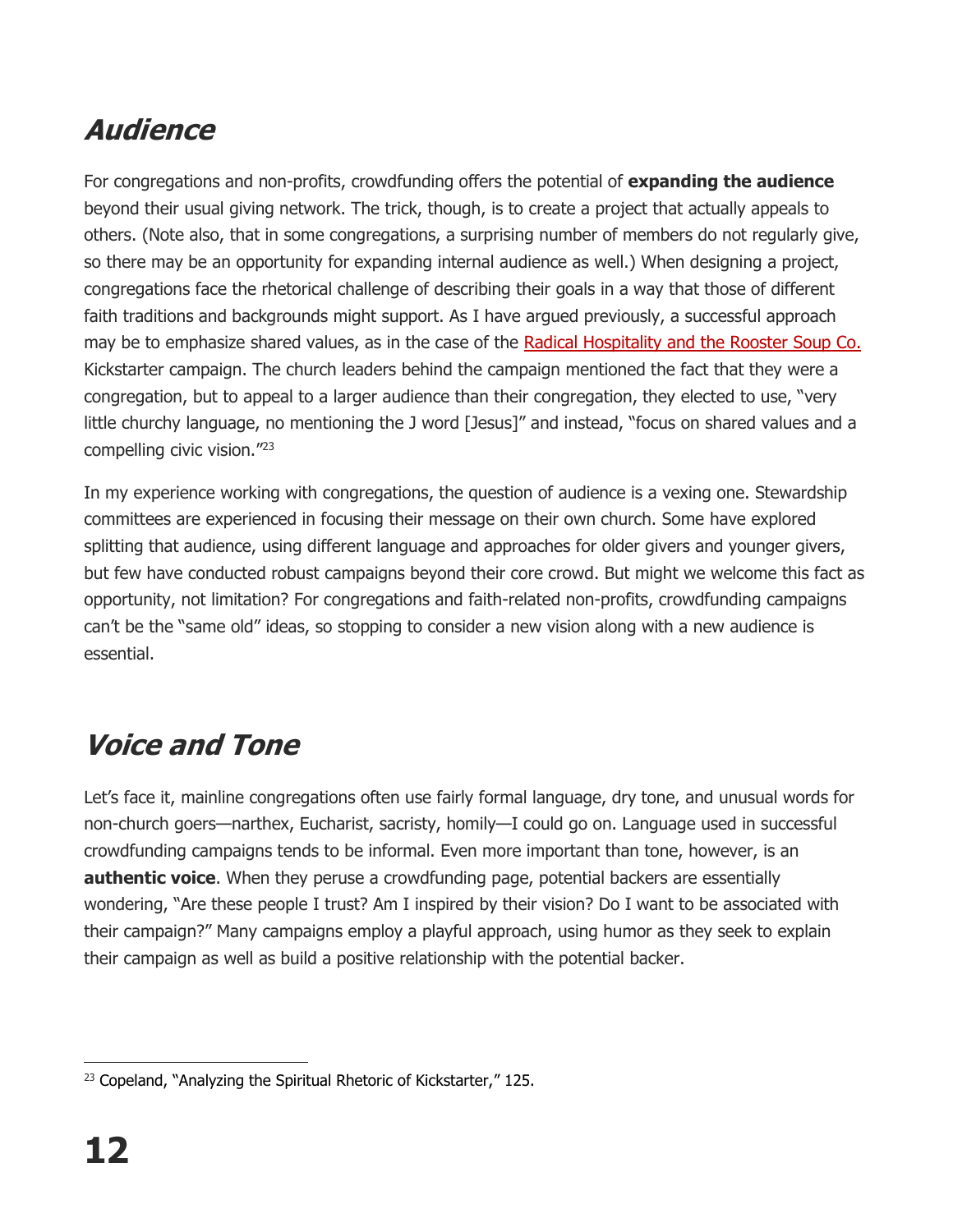#### **Networks**

Campaigns that draw beyond the usual network of an organization have a much greater potential to find success. Generosity reports that, "most campaigns that hit their goals raise about 30% of their funds from their community.<sup>"24</sup> Most crowdfunding platforms make it easy to share campaigns on platforms like Facebook and Twitter. For many congregations, inviting members to share a giving



opportunity with their social networks will be unusual, so it's wise to devise various ways of inviting social network sharing. Consider announcements in newsletters and emails. A campaign may also be a great time to invite members to use their phones to share the campaign during announcements in worship. Tagging friends on Facebook who may be

"Voice from on high (b+w)" by Tim Haynes / CC BY

particularly drawn to the campaign also increases the likelihood of people seeing the campaign. Finally, not everyone who shares the campaign online will support it financially, and that's just fine. Using one's network to help get the word out is support in itself.

### **Contextual realities**

In the seven years since the advent of the largest platforms, crowdfunding has grown from a marginal aspect of charitable giving and fundraising to commonplace. Its popularity has soared. For example, GoFundMe reports that its business has grown 300% per year since its founding in 2010.<sup>25</sup> The site

<sup>&</sup>lt;sup>24</sup> Generosity, "How To Choose Your Fundraiser Goal."

 $25$  Hurst, "GoFundMe Reportedly Brings in \$470M in 2014; Claims to Top Kickstarter."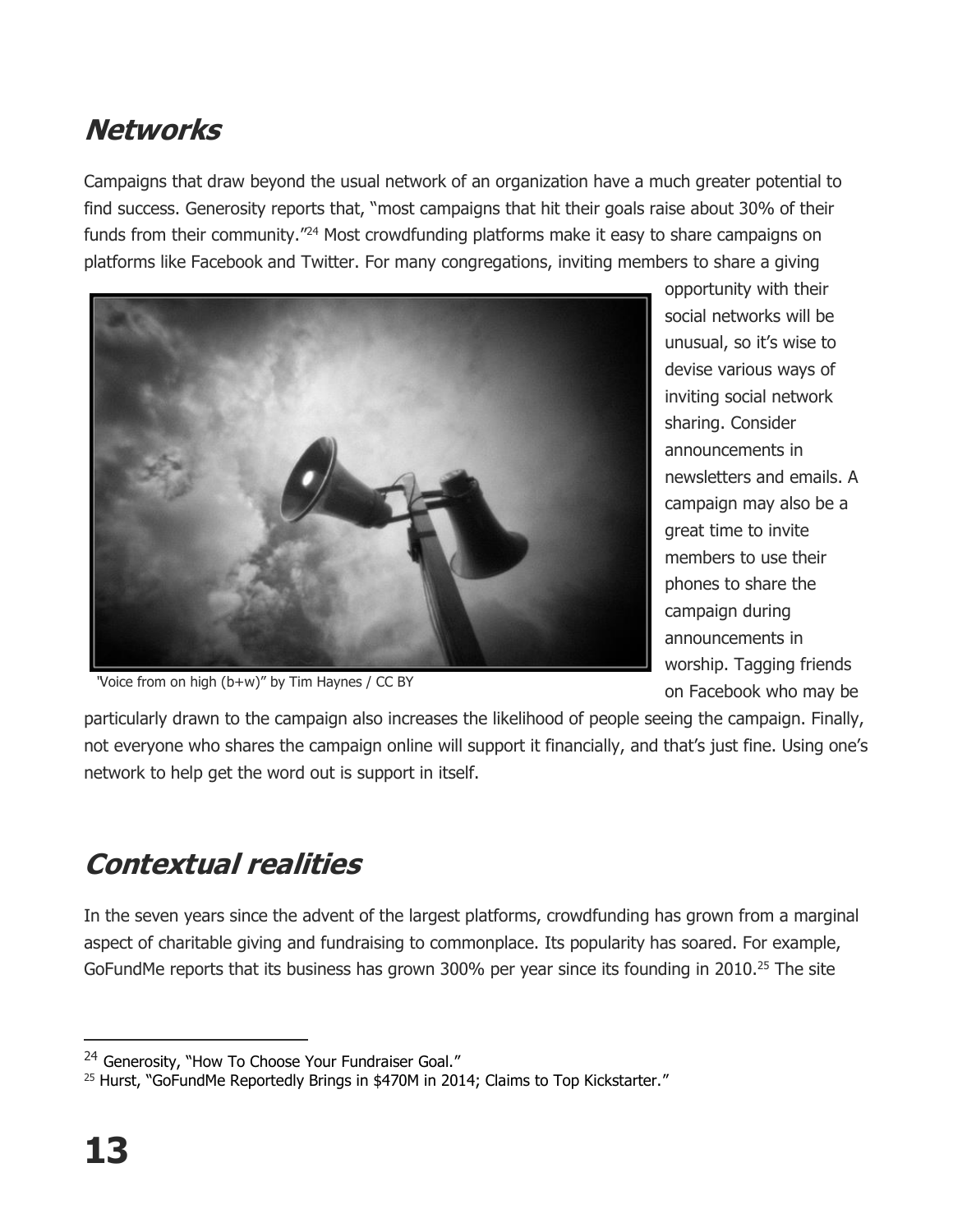claims it helped raise \$1.09 billion in 2015, ranking it in among America's top ten charities.<sup>26</sup> This proliferation suggests how easy it is to set up a campaign page. Indeed, the very appeal of many peerto-peer fundraising sites is their ease of use. But beware: the simplicity of setting up a campaign has led to a huge rise in campaigns, and lowered the average quality. From a campaign manager point of view, it's much better to take one's time and set up a quality campaign than to push one out only to get lost in the noise of hundreds of other campaigns. Strangely, then, the ubiquity of crowdfunding has become part of its context in the culture. Savvy campaigners must develop content that explains their **unique story** and helps their project **stand out** from the, well…. crowd.

Given this context, for those who can stomach the risk, I have come to believe that congregations and non-profits would be best launching **fixed, all-or-nothing campaigns** rather than flexible, get-whatyou-raise campaigns. My reasons for this position are twofold. First, all-or-nothing campaigns develop a sense of momentum as they move towards their goal. Since, if the goal is not met, the whole campaign fails, the stakes are higher and the community more on edge. This energy aids campaigns. Indeed, data from a Canadian non-profit crowdfunding site shows that although over 98% of charities ran keep-what-you-raise (flexible) campaigns, all-or-nothing campaigns had two times higher success rates than flexible campaigns.<sup>27</sup> All-or-nothing campaigns are also more likely to see repeat gifts.

#### **Vision**

Content is king. A campaign can have a delightful, relational video, the best social media support, and a clear press release accompanying it, but if the core idea of the campaign isn't compelling, the campaign will run into trouble early and often. TechSoup recommends employing SMART principles to crowdfunding pitch ideas. These objectives include ideas that are Specific, Measurable, Attainable, Relevant, and Time-bound.

While business-minded campaigns may be moving crowdfunding somewhat away from its original connection to art, I am still drawn to Kickstarter's

# Where there is no vision, the campaigns perish.

language of vision and dreaming. Perry Chen, a Kickstarter co-founder, explains that the aim of projects is less business-based thinking than altruistic thinking. Potential backers see a pitch and think,

 $\overline{a}$ <sup>26</sup> GoFundMe, "Announcements | The GoFundMe Blog."

<sup>&</sup>lt;sup>27</sup> Ania, Charlesworth, and HiveWire, "Crowdfunding Guide for Nonprofits, Charities and Social Impact Projects," 22.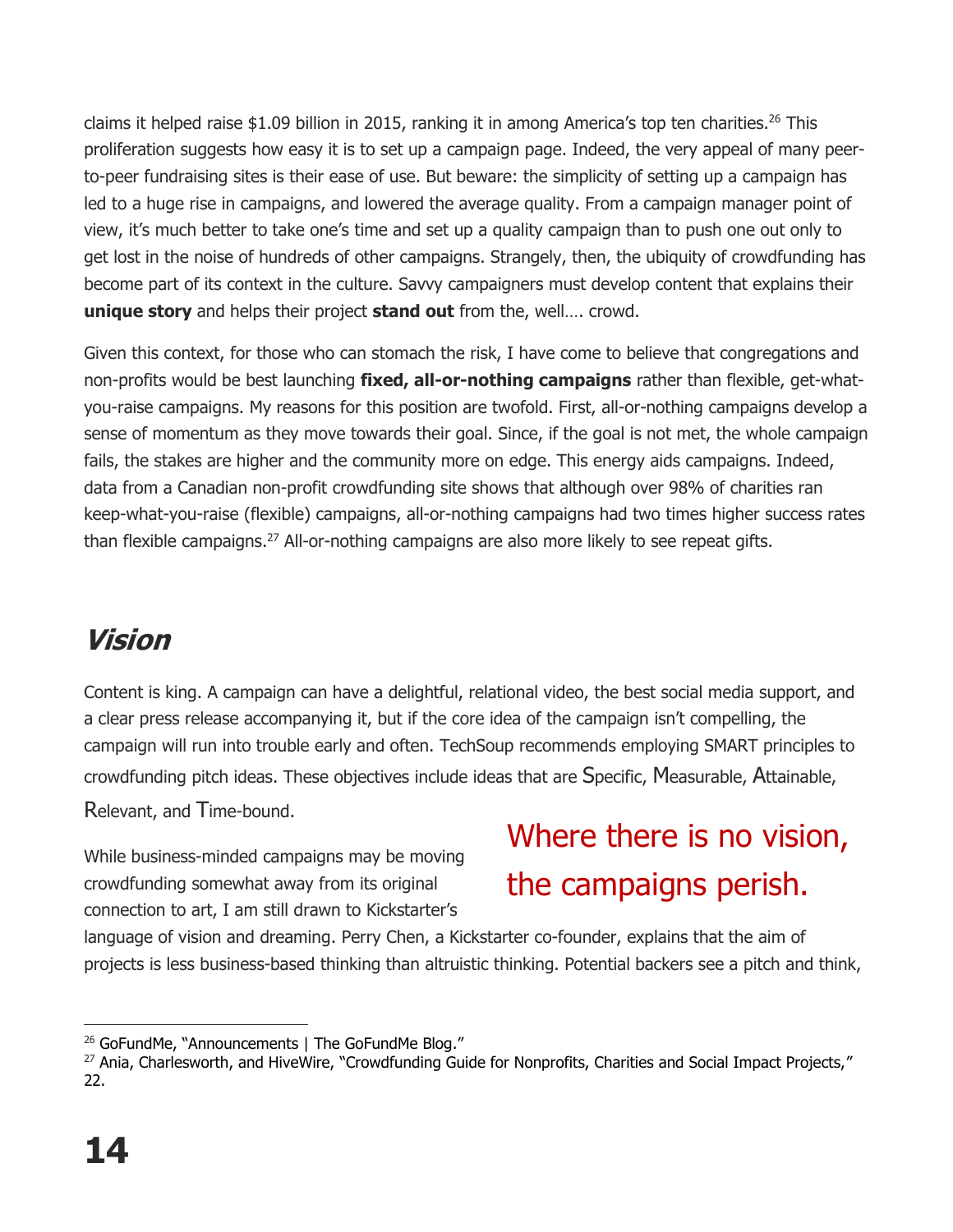"That's really cool. I want to see it exist in the world."<sup>28</sup> The backers' support then helps bring that vision to life. When they support a project, backers become co-creators with the original designers, joining a team that is working together to bring a beautiful idea, vision, or thing into existence.

Since this co-creation mindset typifies the emerging paradigm of religious giving (above), it may make some in the older paradigm uncomfortable. After all, if a traditional donation transaction ends with a check dropped into an offering plate or envelope, a gift to a crowdfunding project becomes so much more than a transactional donation. Instead, the best crowdfunding invites the backers into the process—into relationship, even. Together, they bring to fruition something that would not have been possible otherwise. In sum, **crowdfunding supporters don't give away money, they midwife dreams.** 



<sup>&</sup>lt;sup>28</sup> "Aspen Ideas Festival."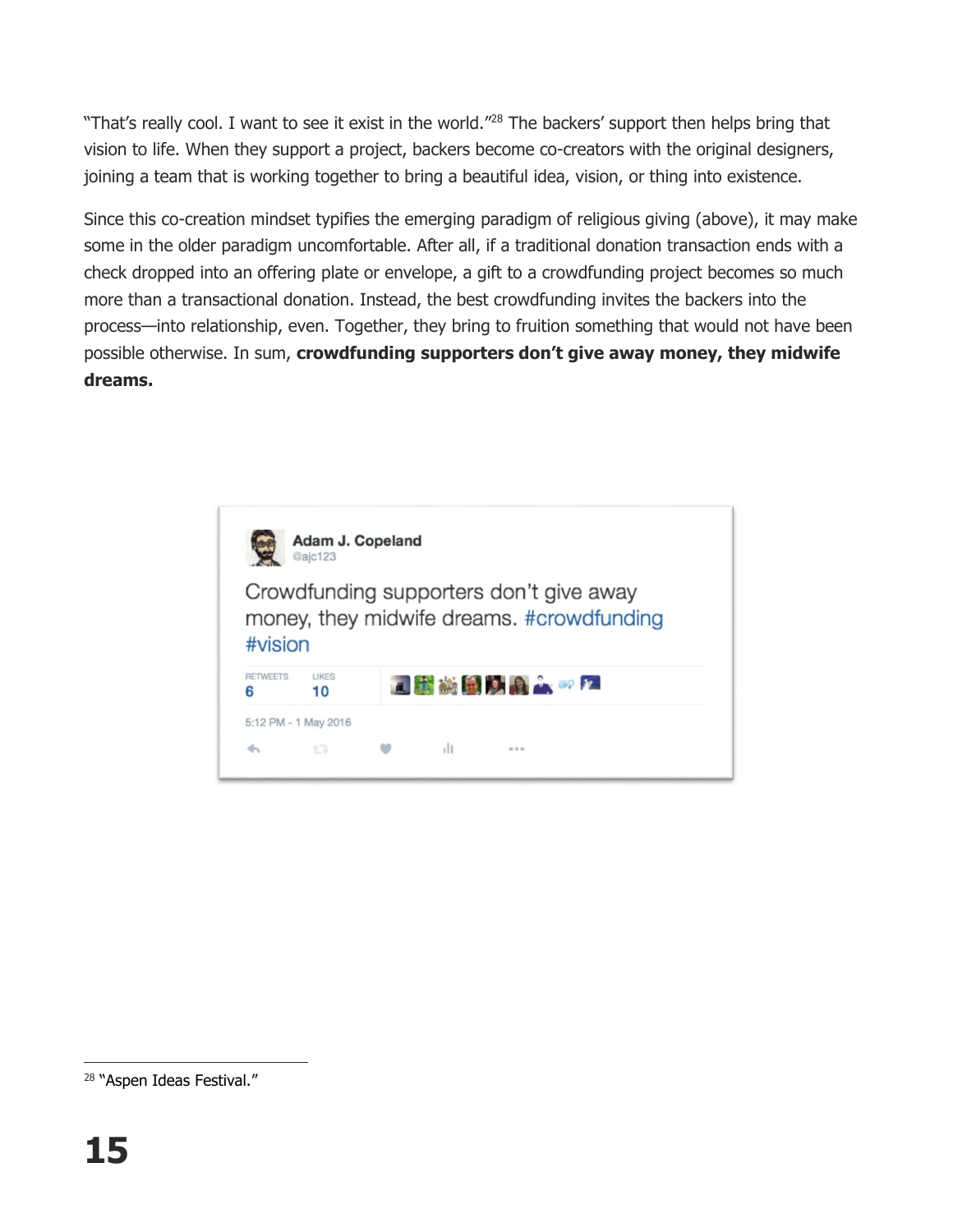### **Examples of faith-related campaigns**

I've selected the campaigns below for ways they exemplify various attributes suggested above. They certainly aren't a representative sample, but they do show the potential of the crowdfunding genre. A "typical" campaign is probably some sort of mission trip funding request, but for reasons both theological and crowdfunding-related, I have elected not to include those below. A quick search on any platform mentioned above will reveal other campaigns, faith-related and beyond.

| <b>Name</b>                                             | <b>Purpose</b>                                  | <b>Location</b>            | Goal      | <b>Total</b><br><b>Raised</b> | <b>Total</b><br><b>Backers</b> |
|---------------------------------------------------------|-------------------------------------------------|----------------------------|-----------|-------------------------------|--------------------------------|
| <b>Building the Bridge</b>                              | New church<br>construction                      | Wilmington,<br><b>NC</b>   | \$20,000  | \$20,551                      | 106                            |
| <b>Radical Hospitality</b><br>& The Rooster<br>Soup Co. | New ministry &<br>restaurant                    | Philadelphia,<br><b>PA</b> | \$150,000 | \$179,380                     | 1587                           |
| <b>Community Brick</b><br>Oven in SE MN                 | Church-based brick<br>oven for community<br>use | Racine, MN                 | \$5,000   | \$3,750<br>(ongoing)          | 20                             |
| <b>Green Light Project</b>                              | Humanist<br>community public<br>art             | New Haven,<br><b>CT</b>    | \$40,000  | \$5,493<br>(ongoing)          | 65                             |
| <b>Seminary Match</b><br><b>Fund</b>                    | Seminary<br>scholarship<br>matching funds       | Rochford,<br><b>WA</b>     | \$1,000   | \$1,100                       | 17                             |
| She Shall be an<br><b>Ensign</b>                        | Authoring a history<br>of the LDS church        | Salt Lake<br>City, UT      | \$30,000  | \$38,124                      | 558                            |
| Maybe All is Not<br>Lost                                | Worship album                                   | Mansfield,<br><b>TX</b>    | \$4,400   | \$5,005                       | 86                             |
| <b>The 2014 New</b><br><b>Mexico Church</b><br>Calendar | Printed calendar                                | Santa Fe,<br><b>NM</b>     | \$1,000   | \$1,025                       | 12                             |
| More Slides at<br><b>Southern Hills!</b>                | Playground<br>equipment                         | Sioux Falls,<br><b>SD</b>  | \$6,500   | \$6,710                       | 62                             |
| <b>Abundant</b><br>LifeTogether!                        | Alt year non-profit                             | Melbourne,<br>FL           | \$8,920   | \$12,970                      | 68                             |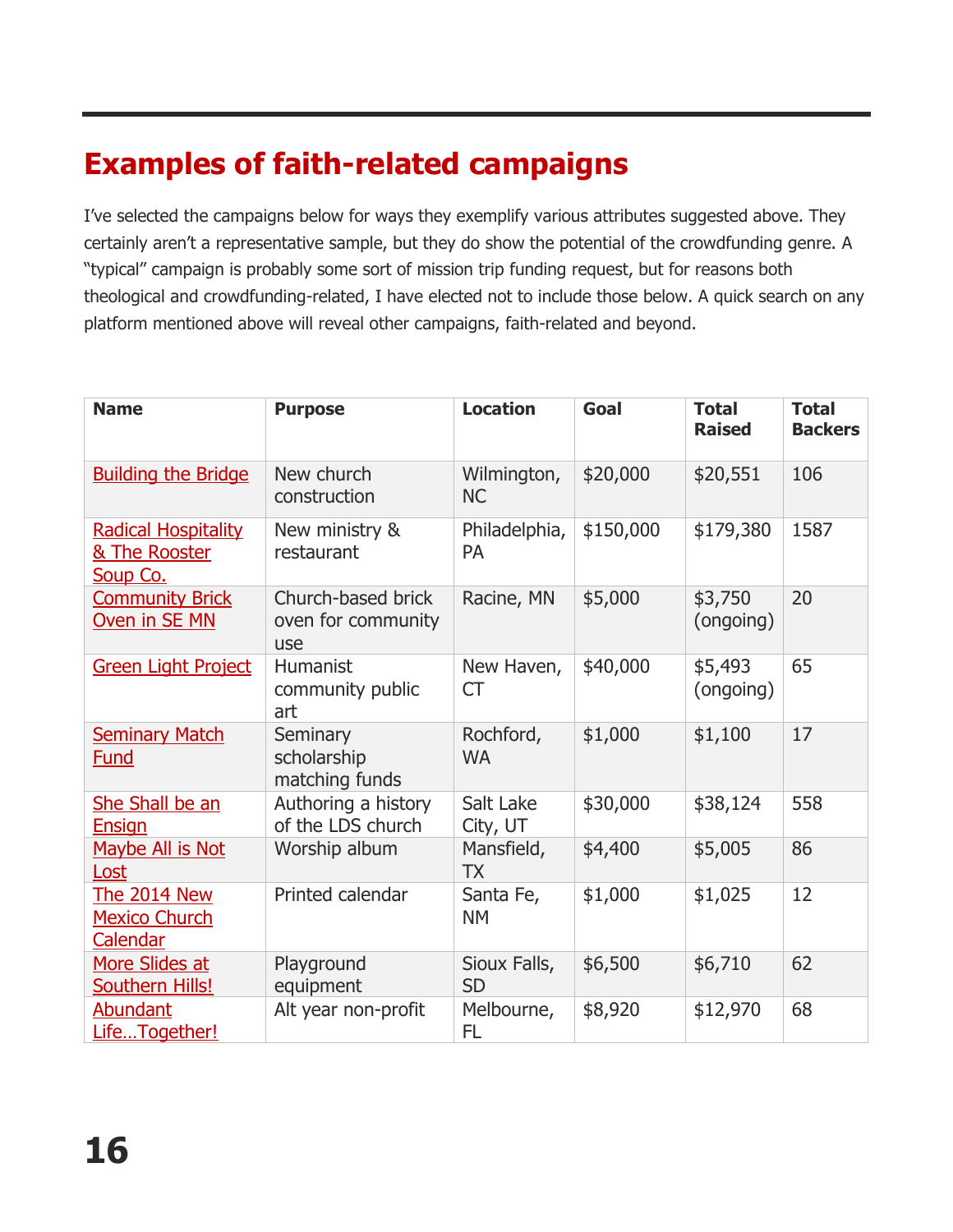#### **Common questions and answers**

#### **Q: I want more details, like a general "how to" guide for crowdfunding. Where should I look?**

**A:** Most crowdfunding sites have substantial aid available for those launching campaigns in the form of guidebooks, field guides, and playbooks. They all emphasize the fact that carrying out a crowdfunding campaign takes careful work. Crowdfunding may feel like magic, but behind every successful campaign is a story of pre-planning, thoughtful messaging, and, once the project is launched, hours spent engaging networks and spreading the word. Several of these guidebooks are referenced below. They are sometimes a bit hidden on websites, because the platforms want to emphasize how easy it is to launch campaigns. Indeed, it's possible to overthink and over research, so I recommend reading a few "How To" posts and the site's suggestions for best practices, and then focus your attention on developing the quality of your project.

#### **Q: What platform is best?**

**A:** I don't think there's a "best," but some platforms may fit projects better than others. For example, the big players, Kickstarter and Indiegogo, emphasize creative projects (broadly defined), while a site like GoFundMe is closer to peer-to-peer fundraising on the Crowdfunding Spectrum (above). Kickstarter only has all-or-nothing campaigns, but Generosity is solely keep-what-you-raise. Check out a variety of sites and see if they offer the functionality you seek. Some sites even offer to give feedback on campaigns prior to launch.

#### **Q: Do we really need a video?**

**A:** Probably, yes. Videos significantly increase a campaign's chance of success. It doesn't have to be fancy or long—three minutes or shorter is best, actually—but I do recommend including a video. Videos help build relationships and engage our emotions. People give to an idea, but they also give to those whose idea will be made possible by the gift.

#### **Q: What's the ideal goal length?**

**A:** Campaigns with goals around 30 to 40 days tend to do the best.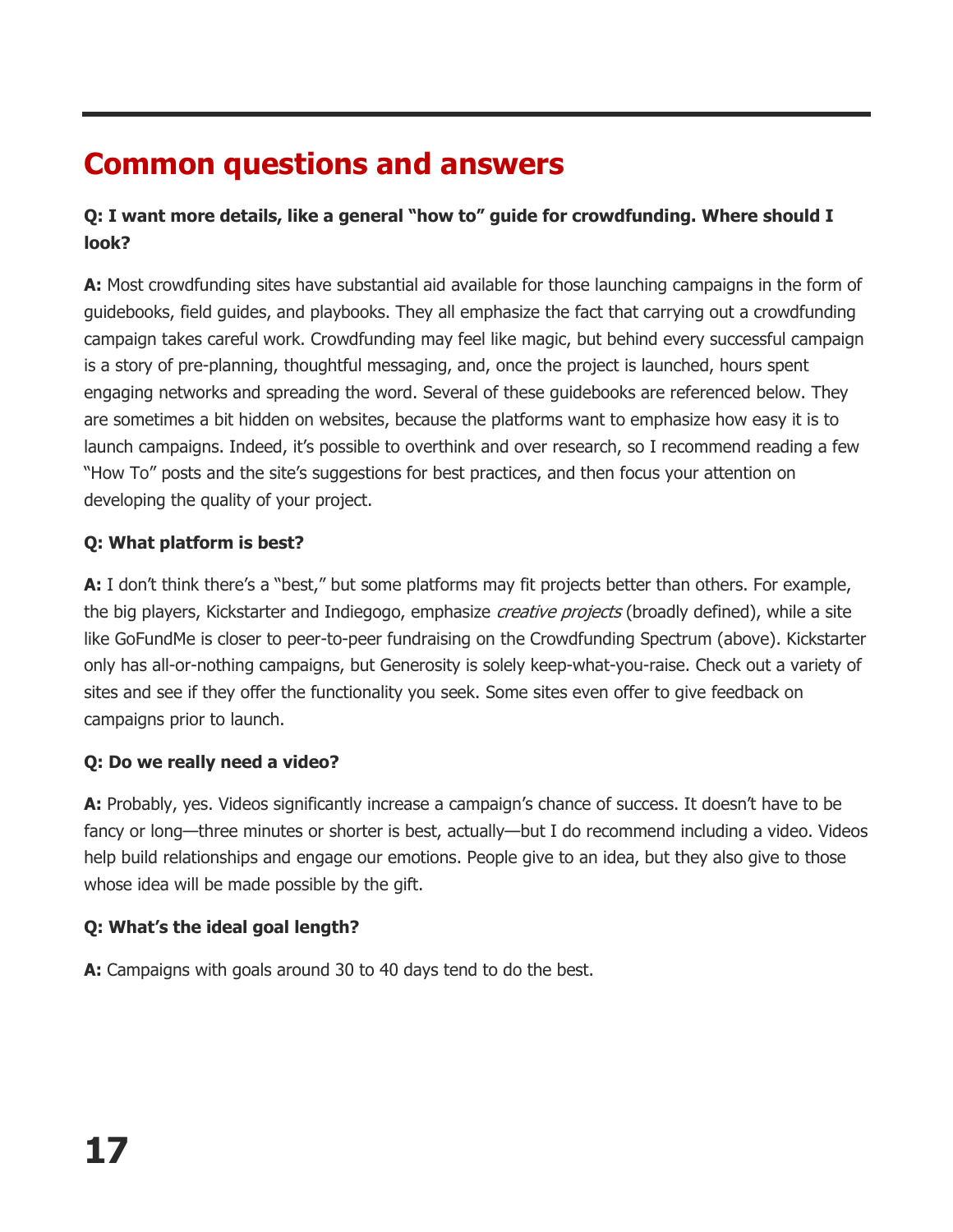#### **Q: How do we come up with an idea?**

**A:** Let's be honest, honing in on that great idea that invites others into the joy of giving is a big challenge. If it were simple, everyone would do it. For congregations and non-profits, finding that campaign idea may be particularly tricky because crowdfunding, ideally, invites people beyond your usual networks to give. There are probably a lot of things your church or ministry wants to do that won't match the passion of the community beyond its walls. Stained glass windows are delightful, but unless you can tell a truly inspiring story about stained glass, an inward focused campaign like that may be challenging. Consider the following questions in your discernment process:

- What vision do we have for creative change in our community?
- What passion and gifts do we have to share with the world?
- How might we use our existing assets in a new, but reconfigured, way?
- What, beyond our walls, might God be calling us to?
- What networks might we draw on beyond our usual givers?

As you workshop ideas, don't forget to consider the SMART principles noted above.

#### **Q: Should we include rewards?**

**A:** For some campaigns—like recording an album—rewards make themselves. Once the project is funded, those who gave at certain levels receive copies of the music. Other campaigns have less clear connections to their rewards, but nevertheless, the presence of rewards increases the chance of campaign success. Research by HiveWire found that campaigns that include rewards had 2.8 times increase in average number of backers, 22% increase in success, and over three times increase in the amount raised, as compared to campaigns without rewards.<sup>29</sup> Don't forget, rewards can be intangible, as well as tangible—thank-yous on social media, or another sort of public recognition often make sense for small gifts. As with all fundraising, handwritten thank-you notes go a long way. Look at other successful campaigns for ideas, but remember that your campaign is unique. Rewards should strategically align to your idea.

 $\overline{a}$ <sup>29</sup> Ania, Charlesworth, and HiveWire, "Crowdfunding Guide for Nonprofits, Charities and Social Impact Projects," 23. In addition to statistical data, this crowdfunding guide includes several pages of helpful suggestions concerning reward types, reward strategies, reward levels, and reward fulfillment.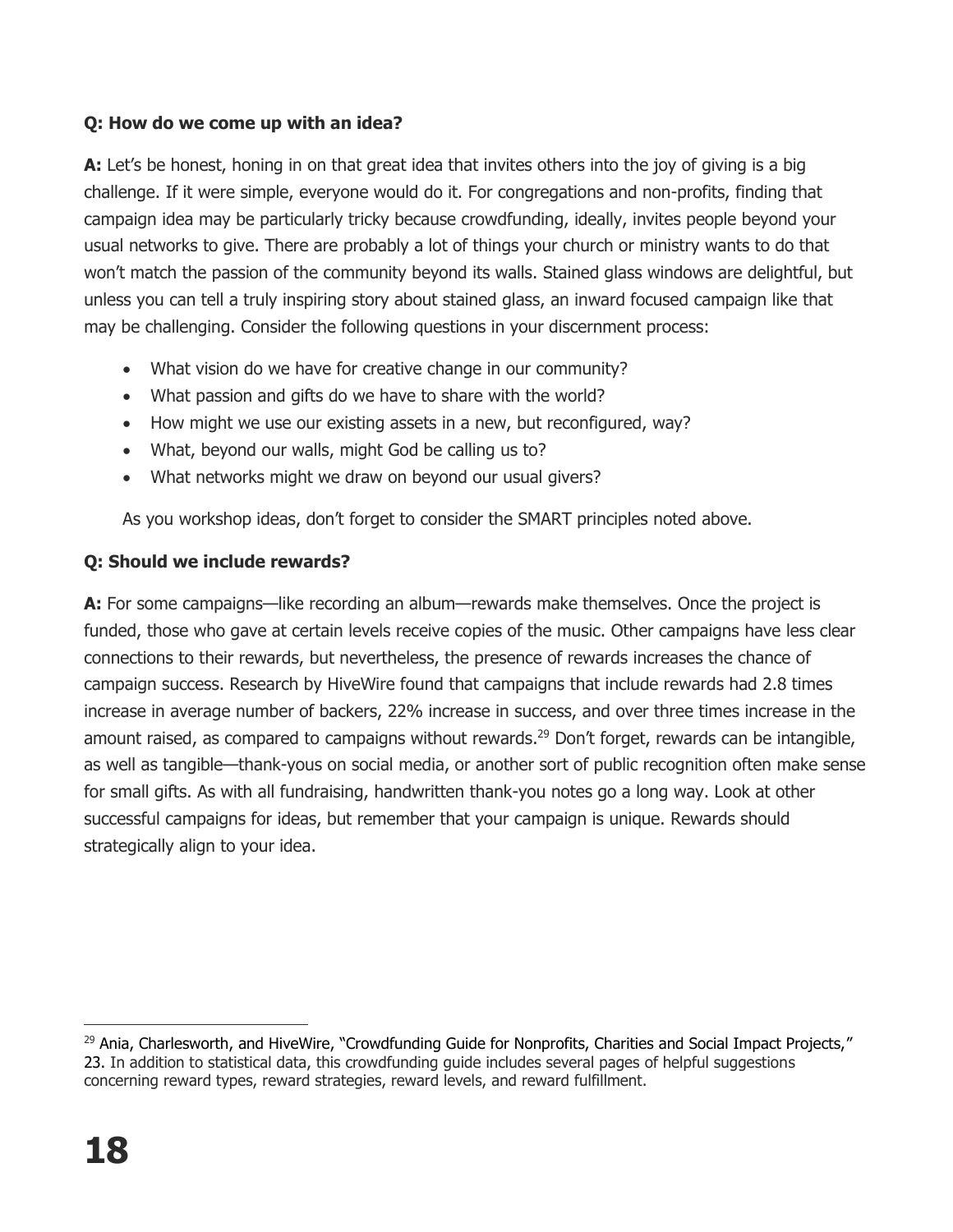#### **Q: When am I ready to launch?**

**A:** You may never feel fully ready, but here are some of the main indicators your campaign is ready to go:

- You have a group or committee supporting the project
- You've tested your idea with people in your network and beyond it
- You have a communication plan to help spread the word
- Your campaign includes quality video(s) and images
- You have a campaign calendar with planned updates
- If you have rewards, you have a plan in place to send them out

Good luck, and may the crowd be with you!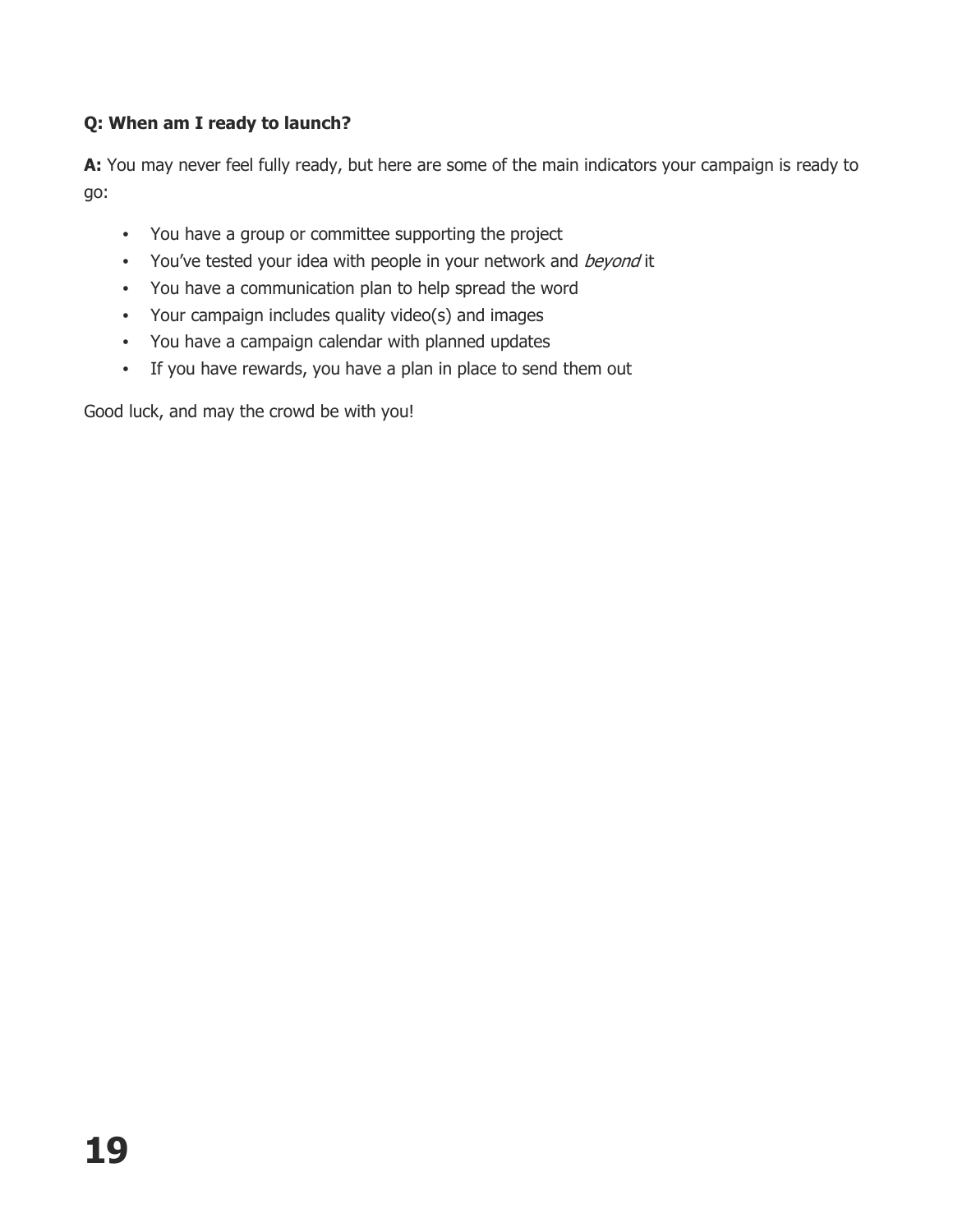#### About the **Center for Stewardship Leaders**

Luther Seminary's Center for Stewardship Leaders seeks to shape a faithful, multidimensional culture of stewardship in congregations, households, and society. The center strives to consider the full spectrum of stewardship practice and theology, including financial stewardship, holistic stewardship, and leadership.

The center publishes a popular weekly newsletter, hosts stewardship conferences, and conducts research for the church and academy. [Luthersem.edu/stewardship](http://www.luthersem.edu/stewardship/)

#### About **Adam J. Copeland**

Adam Copeland serves as Director of Stewardship Leadership at Luther Seminary in St. Paul, Minnesota where he teaches and directs the work of the Center for

Stewardship Leaders. An ordained pastor in the Presbyterian Church (USA), he is editor of Kissing in the Chapel, Praying in the Frat House: Wrestling with Faith and College (2014). He regularly teaches the course, "Money and Mission of the Church." He is pursuing a Ph.D. in rhetoric at North Dakota State University where his dissertation will analyze how congregations and non-profits use crowdfunding.



Before coming to Luther in 2015, Copeland served as a church planter, college professor, and rural pastor. His articles have appeared in Journal for Preachers, Hybrid Pedagogy, and Word

and World. Previous articles on crowdfunding have been published in The Christian Century magazine, the Journal of Religion and Popular Culture, and online: Heidelberg Journal of Religions on the Internet. He is a regular conference speaker and quest preacher. His next book, Making Stewardship Whole will be published by Westminster John Knox Press in 2017.

Email: [acopeland001@luthersem.edu](mailto:acopeland001@luthersem.edu)

Twitter: [@ajc123](http://twitter.com/ajc123)

Website: [adamjcopeland.com](http://adamjcopeland.com/)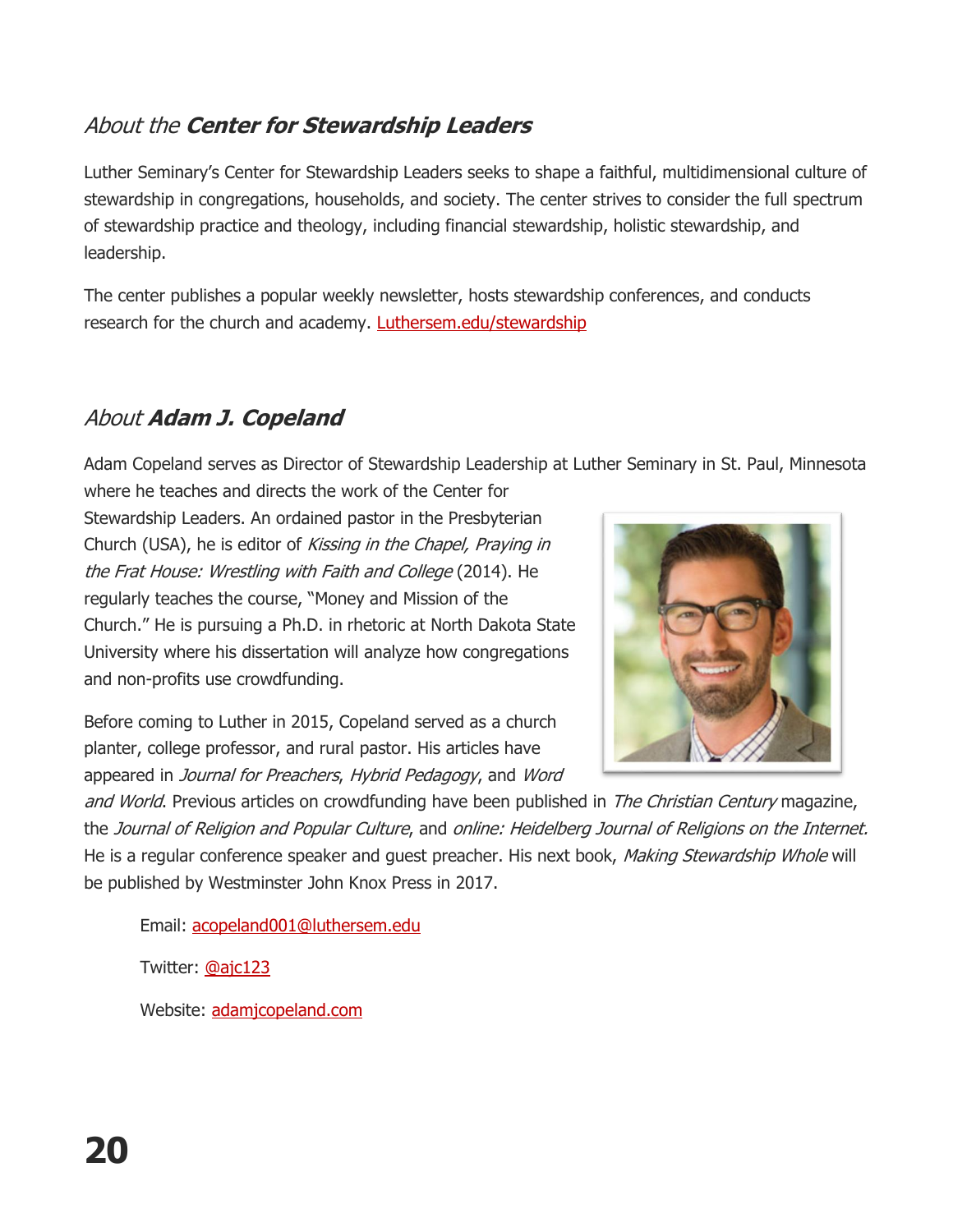#### **Works Cited**

- Ania, Asier, Christopher Charlesworth, and HiveWire. "Crowdfunding Guide for Nonprofits, Charities and Social Impact Projects," 2015. http://www.hivewire.ca/. "Aspen Ideas Festival: Kickstarter and the Economics of Creativity." MPR News Presents for July 12, 2013. Aspen, CO, July 23, 2013. http://www.mprnews.org/story/2013/07/12/mpr\_news\_presents. Bell, Darwin. Old (sunday) School vs. New School, March 3, 2010. https://www.flickr.com/photos/darwinbell/2681335599/. Copeland, Adam J. "A Broader Appeal." Christian Century 132, no. 11 (May 27, 2015): 22-25. ——. "Analyzing the Spiritual Rhetoric of Kickstarter." *Journal of Religion and Popular Culture* 27, no. 2 (2015): 117–29. ———. "Crowdfunding a New Church: A Multimodal Analysis of Faith-Related Giving Rhetoric on Indiegogo." Online - Heidelberg Journal of Religions on the Internet 9 (2015): 1–18. Dries, Mark. Group, October 12, 2012. https://www.flickr.com/photos/drie0100/8102500671/. Freedman, David M., and Matthew R. Nutting. "A Brief History of Crowdfunding." © 2014-2015 Freedman and Nutting, June 22, 2015. http://www.freedman-chicago.com/ec4i/History-of-Crowdfunding.pdf. Generosity. "How To Choose Your Fundraiser Goal." Generosity, 2016. http://support.generosity.com/hc/en-us/articles/211977448-How-To-Choose-Your-Fundraiser-Goal. GoFundMe. "Announcements | The GoFundMe Blog." GoFundMe Now Ranks alongside America's Top 10 Charities, December 1, 2015. https://www.gofundme.com/blog/category/announcements/. GotCredit. Money, March 16, 2015. https://www.flickr.com/photos/jakerust/16836466131/. Haynes, Tim. Voice from on High (b+w), July 16, 2011. https://www.flickr.com/photos/spodzone/5985953122/. Hurst, Samantha. "GoFundMe Reportedly Brings in \$470M in 2014; Claims to Top Kickstarter." Crowdfund Insider, January 13, 2015. http://www.crowdfundinsider.com/2015/01/60963 gofundme-becomes-top-rewards-based-crowdfunding-platform/. Indiegogo. "Generosity." Generosity, 2016. https://www.generosity.com/. –. "How It Works | Indiegogo." *How It Works*, 2016. https://www.indiegogo.com/how-it-works. "Indiegogo Field Guide." Indiegogo, January 21, 2015. https://learn.indiegogo.com/wpcontent/uploads/2016/03/IGG\_ER\_CampaignerFieldGuide\_012115.pdf. Jacobson, Rolf. "Rethinking Stewardship: An Introduction." In Rethinking Stewardship: Our Culture, Our Theology, Our Practices. Supplement 6. Word & World, n.d. Jamieson, Janet T., and Philip D. Jamieson. Ministry and Money: A Practical Guide for Pastors. Louisville, Ky: Westminster John Knox Press, 2009. Kickstarter. "Kickstarter Basics » Frequently Asked Questions (FAQ) — Kickstarter," 2016. https://www.kickstarter.com/help/faq/kickstarter+basics. —. "Kickstarter Stats — Kickstarter." *Kickstarter, Stats*, 2016. https://www.kickstarter.com/help/stats. —. "Press — Kickstarter." *Kickstarter Press*, 2016. https://www.kickstarter.com/press?ref=hello. Lake Institute on Faith & Giving. "ECRF Handbook." Presented at the Executive Certificate in Religious Fundraising Training, Indianapolis, IN, 2015.
- Lilly Family School of Philanthropy. "Giving USA 2015." Chicago: Giving USA Foundation, 2015.